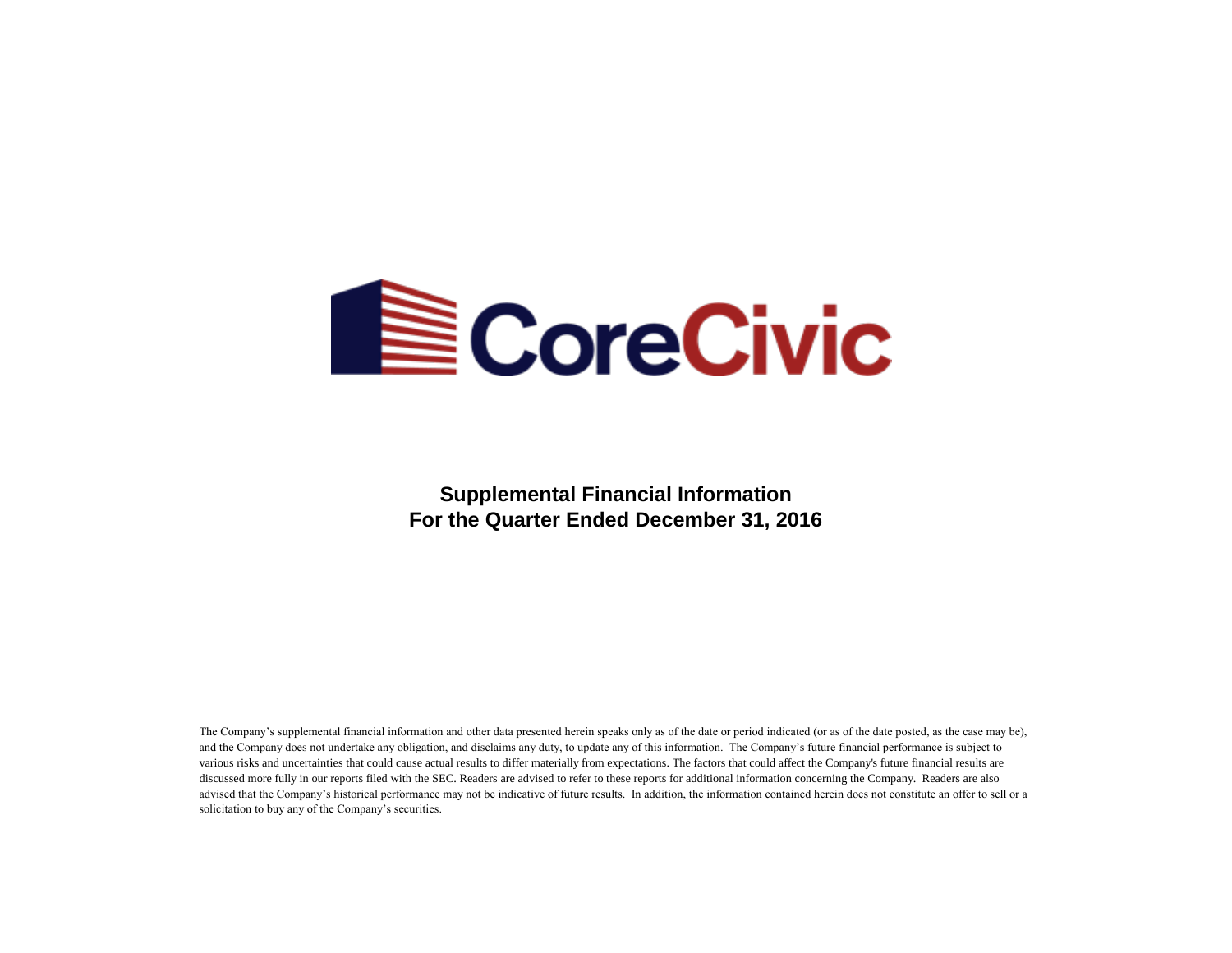# **CoreCivic, Inc.**

**Supplemental Financial Information For the Quarter Ended December 31, 2016**

# **TABLE OF CONTENTS**

| Financial Highlights & 2017 Guidance Summary <b>Constanting Constanting Constanting Constanting Constanting Constanting Constanting Constanting Constanting Constanting Constanting Constanting Constanting Constanting Constant</b> |  |
|--------------------------------------------------------------------------------------------------------------------------------------------------------------------------------------------------------------------------------------|--|
| Consolidated Balance Sheets 2                                                                                                                                                                                                        |  |
| Consolidated Statements of Operations Theorem 23                                                                                                                                                                                     |  |
| Reconciliation of Basic to Diluted Earnings Per Share 44                                                                                                                                                                             |  |
| Calculation of Adjusted Diluted Earnings Per Share <b>Calculation</b> of Adjusted Diluted Earnings Per Share                                                                                                                         |  |
| Funds From Operations 6                                                                                                                                                                                                              |  |
|                                                                                                                                                                                                                                      |  |
|                                                                                                                                                                                                                                      |  |
| Analysis of Outstanding Debt 10                                                                                                                                                                                                      |  |
| Selected Operating Ratios 2014 11                                                                                                                                                                                                    |  |
| Partner Information 12                                                                                                                                                                                                               |  |
| Facility Portfolio 2008 2014 13                                                                                                                                                                                                      |  |
|                                                                                                                                                                                                                                      |  |

Damon T. Hininger, President and Chief Executive Officer David M. Garfinkle, Chief Financial Officer 10 Burton Hills Boulevard Nashville, TN 37215 Tel.: (615) 263-3000 Fax: (615) 263-3010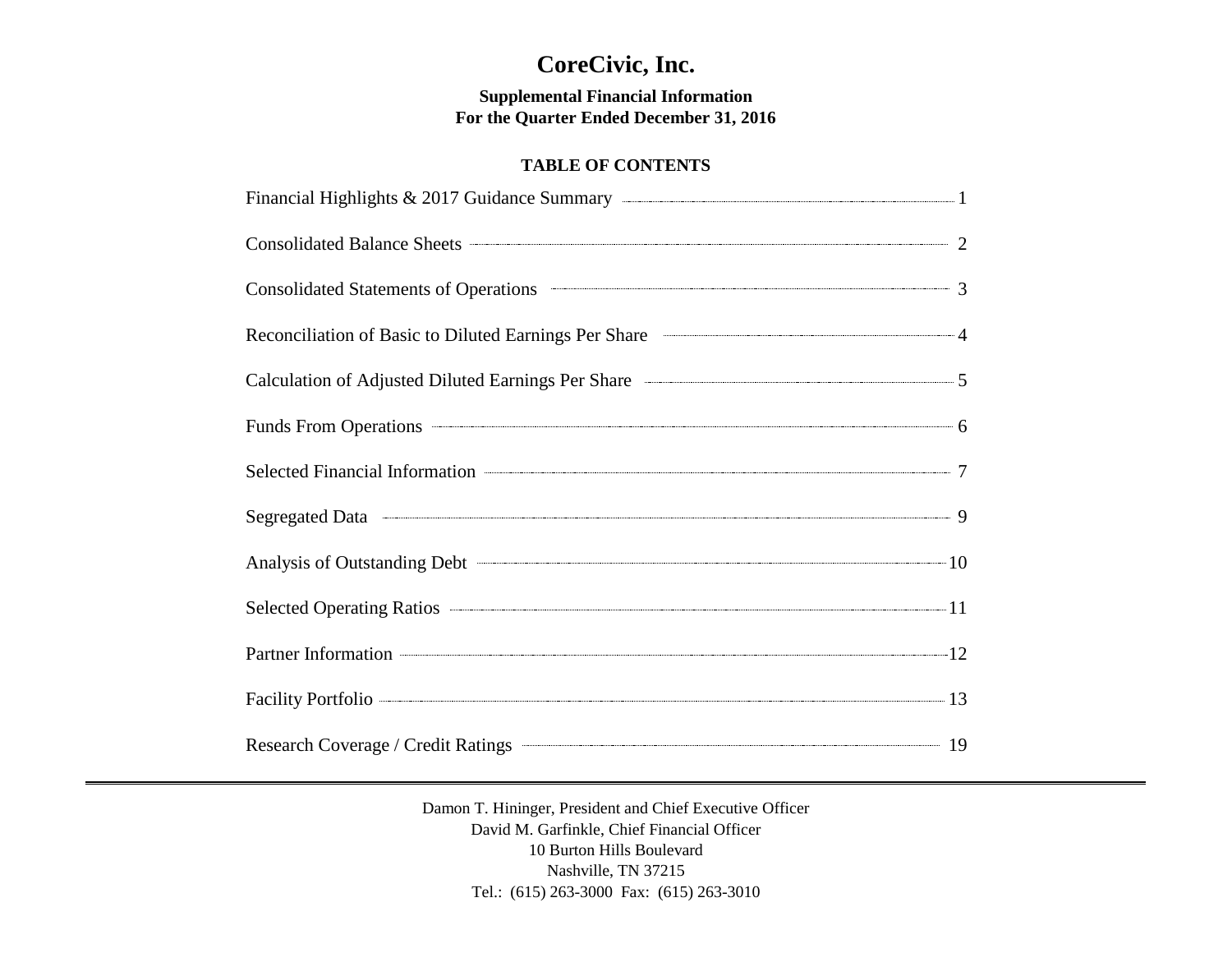# **FINANCIAL HIGHLIGHTS**

(Unaudited and amounts in thousands, except per share amounts)

|                                    | For the Three Months Ended | December 31. |      |               |      | December 31, | For the Twelve Months Ended |  |
|------------------------------------|----------------------------|--------------|------|---------------|------|--------------|-----------------------------|--|
|                                    | 2016                       |              | 2015 |               | 2016 |              | 2015                        |  |
| <b>Adjusted Diluted EPS</b>        | \$<br>0.52                 | \$           | 0.43 | \$            | 1.90 | S            | 1.93                        |  |
| <b>Normalized FFO Per Share</b>    | \$<br>0.72                 | \$           | 0.63 | \$            | 2.70 | S.           | 2.69                        |  |
| <b>AFFO Per Share</b>              | \$<br>0.65                 | \$           | 0.58 | <sup>\$</sup> | 2.58 | S            | 2.62                        |  |
| <b>Debt Leverage</b>               | 3.2x                       |              | 3.6x |               | 3.4x |              | 3.5x                        |  |
| <b>Fixed Charge Coverage Ratio</b> | 7.2x                       |              | 7.3x |               | 6.8x |              | 8.7x                        |  |

# **GUIDANCE SUMMARY**

|                                                        | Q1 2017       |         |    |                 |              | <b>Full Year 2017</b> |              |                 |  |  |
|--------------------------------------------------------|---------------|---------|----|-----------------|--------------|-----------------------|--------------|-----------------|--|--|
|                                                        | Low-End       |         |    | <b>High-End</b> |              | Low-End               |              | <b>High-End</b> |  |  |
| Net income                                             | $\mathcal{S}$ | 44,000  | \$ | 46,000          | \$           | 172,500               | \$           | 182,000         |  |  |
| Depreciation of real estate assets                     |               | 23,000  |    | 23,000          |              | 89,000                |              | 89,000          |  |  |
| <b>Funds From Operations</b>                           | -S            | 67,000  | \$ | 69,000          | $\mathbb{S}$ | 261,500               | \$           | 271,000         |  |  |
| Maintenance capital expenditures on real estate assets |               | (5,800) |    | (5,800)         |              | (25,000)              |              | (25,000)        |  |  |
| Stock-based compensation and non-cash interest         |               | 4.800   |    | 4,800           |              | 18,800                |              | 18,800          |  |  |
| Other non-cash revenue and expenses                    |               | (1,500) |    | (1,500)         |              | (3,800)               |              | (3,800)         |  |  |
| <b>Adjusted Funds from Operations</b>                  | <sup>\$</sup> | 64,500  | \$ | 66,500          | \$           | 251,500               | \$           | 261,000         |  |  |
| <b>Diluted EPS</b>                                     | S             | 0.37    | \$ | 0.39            | \$           | 1.46                  | \$           | 1.54            |  |  |
| FFO per diluted share                                  | -S            | 0.57    | \$ | 0.58            | \$           | 2.22                  | \$           | 2.30            |  |  |
| Adjusted Funds from Operations per diluted share       | -S            | 0.55    | \$ | 0.56            | \$           | 2.13                  | \$           | 2.21            |  |  |
| Net income                                             | \$            | 44,000  | \$ | 46,000          | \$           | 172,500               | \$           | 182,000         |  |  |
| Interest expense                                       |               | 17,000  |    | 16,500          |              | 66,500                |              | 66,500          |  |  |
| Depreciation and amortization                          |               | 36,000  |    | 36,000          |              | 146,000               |              | 146,000         |  |  |
| Income tax expense                                     |               | 2,500   |    | 2,000           |              | 11,000                |              | 10,500          |  |  |
| <b>EBITDA</b>                                          | $\mathcal{S}$ | 99,500  | \$ | 100,500         | $\mathbb{S}$ | 396,000               | $\mathbb{S}$ | 405,000         |  |  |
| Depreciation associated with STFRC lease               |               | (4,100) |    | (4,100)         |              | (16,600)              |              | (16,600)        |  |  |
| Interest expense associated with STFRC lease           |               | (1,700) |    | (1,700)         |              | (6,400)               |              | (6,400)         |  |  |
| <b>Adjusted EBITDA</b>                                 | <sup>\$</sup> | 93,700  | \$ | 94,700          | \$           | 373,000               | \$           | 382,000         |  |  |
| <b>Capital Expenditures</b>                            |               |         |    |                 |              |                       |              |                 |  |  |
| Prison construction & land acquisitions                |               |         |    |                 | \$           | 10,000                | \$           | 14,000          |  |  |
| Maintenance on real estate assets                      |               |         |    |                 |              | 25,000                |              | 25,000          |  |  |
| Information technology and other assets                |               |         |    |                 |              | 31,000                |              | 36,000          |  |  |
| Total capital expenditures                             |               |         |    |                 | \$           | 66,000                | \$           | 75,000          |  |  |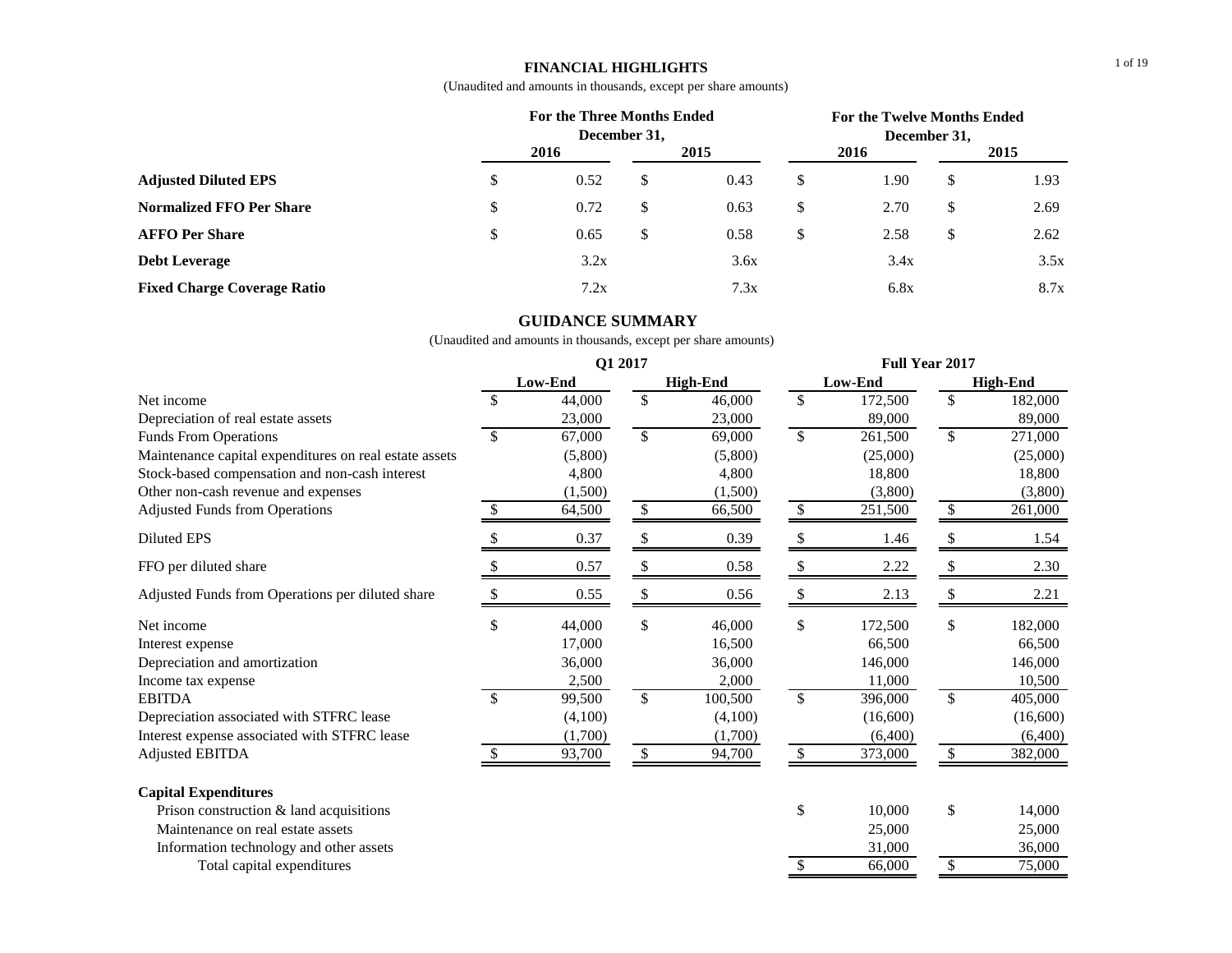# **CONSOLIDATED BALANCE SHEETS**

|                                             | December 31,            | September 30,          | <b>June 30,</b>         | March 31,              | December 31,           |  |  |
|---------------------------------------------|-------------------------|------------------------|-------------------------|------------------------|------------------------|--|--|
| <b>ASSETS</b>                               | 2016                    | 2016                   | 2016                    | 2016                   | 2015                   |  |  |
| Cash and cash equivalents                   | $\mathsf{\$}$<br>37,711 | $\mathbb{S}$<br>42,731 | $\mathbb{S}$<br>70,843  | $\mathbf{s}$<br>54,816 | $\mathbb{S}$<br>65,291 |  |  |
| Restricted cash                             |                         |                        |                         |                        | 877                    |  |  |
| Accounts receivable, net of allowance       | 229,885                 | 222,420                | 221,427                 | 208,304                | 234,456                |  |  |
| Prepaid expenses and other current assets   | 31,228                  | 32,742                 | 32,995                  | 28,641                 | 41,434                 |  |  |
| Total current assets                        | 298,824                 | 297,893                | 325,265                 | 291,761                | 342,058                |  |  |
| Property and equipment, net                 | 2,837,657               | 2,850,219              | 2,870,150               | 2,854,109              | 2,883,060              |  |  |
| Restricted cash                             | 218                     | 218                    | 218                     | 218                    | 131                    |  |  |
| Investment in direct financing lease        |                         |                        |                         |                        | 684                    |  |  |
| Goodwill                                    | 38,386                  | 38,386                 | 38,415                  | 35,001                 | 35,557                 |  |  |
| Non-current deferred tax assets             | 13,735                  | 11,973                 | 7,774                   | 8,949                  | 9,824                  |  |  |
| Other assets                                | 82,784                  | 86,823                 | 85,928                  | 83,766                 | 84,704                 |  |  |
| Total assets                                | 3,271,604<br>S          | 3,285,512<br>\$        | 3,327,750<br>\$         | 3,273,804<br>\$        | \$<br>3,356,018        |  |  |
| <b>LIABILITIES AND STOCKHOLDERS' EQUITY</b> |                         |                        |                         |                        |                        |  |  |
| Accounts payable and accrued expenses       | $\mathbb{S}$<br>260,107 | \$<br>329,446          | $\mathbb{S}$<br>332,859 | \$<br>308,576          | \$<br>317,675          |  |  |
| Income taxes payable                        | 2,086                   | 1,627                  | 1,139                   | 2,421                  | 1,920                  |  |  |
| Current portion of long-term debt           | 10,000                  | 8,750                  | 7,500                   | 6,250                  | 5,000                  |  |  |
| Total current liabilities                   | 272,193                 | 339,823                | 341,498                 | 317,247                | 324,595                |  |  |
| Long-term debt, net                         | 1,435,169               | 1,420,155              | 1,448,142               | 1,400,128              | 1,447,077              |  |  |
| Deferred revenue                            | 53,437                  | 36,257                 | 45,608                  | 54,641                 | 63,289                 |  |  |
| Other liabilities                           | 51,842                  | 45,084                 | 47,875                  | 55,332                 | 58,309                 |  |  |
| <b>Total liabilities</b>                    | 1,812,641               | 1,841,319              | 1,883,123               | 1,827,348              | 1,893,270              |  |  |
| Commitments and contingencies               |                         |                        |                         |                        |                        |  |  |
| Common stock - \$0.01 par value             | 1,176                   | 1,176                  | 1,175                   | 1,175                  | 1,172                  |  |  |
| Additional paid-in capital                  | 1,780,350               | 1,776,504              | 1,768,321               | 1,763,685              | 1,762,394              |  |  |
| Accumulated deficit                         | (322, 563)              | (333, 487)             | (324, 869)              | (318, 404)             | (300, 818)             |  |  |
| Total stockholders' equity                  | 1,458,963               | 1,444,193              | 1,444,627               | 1,446,456              | 1,462,748              |  |  |
| Total liabilities and stockholders' equity  | 3,271,604<br>\$         | 3,285,512<br>\$        | 3,327,750<br>\$         | 3,273,804<br>\$        | 3,356,018<br>\$        |  |  |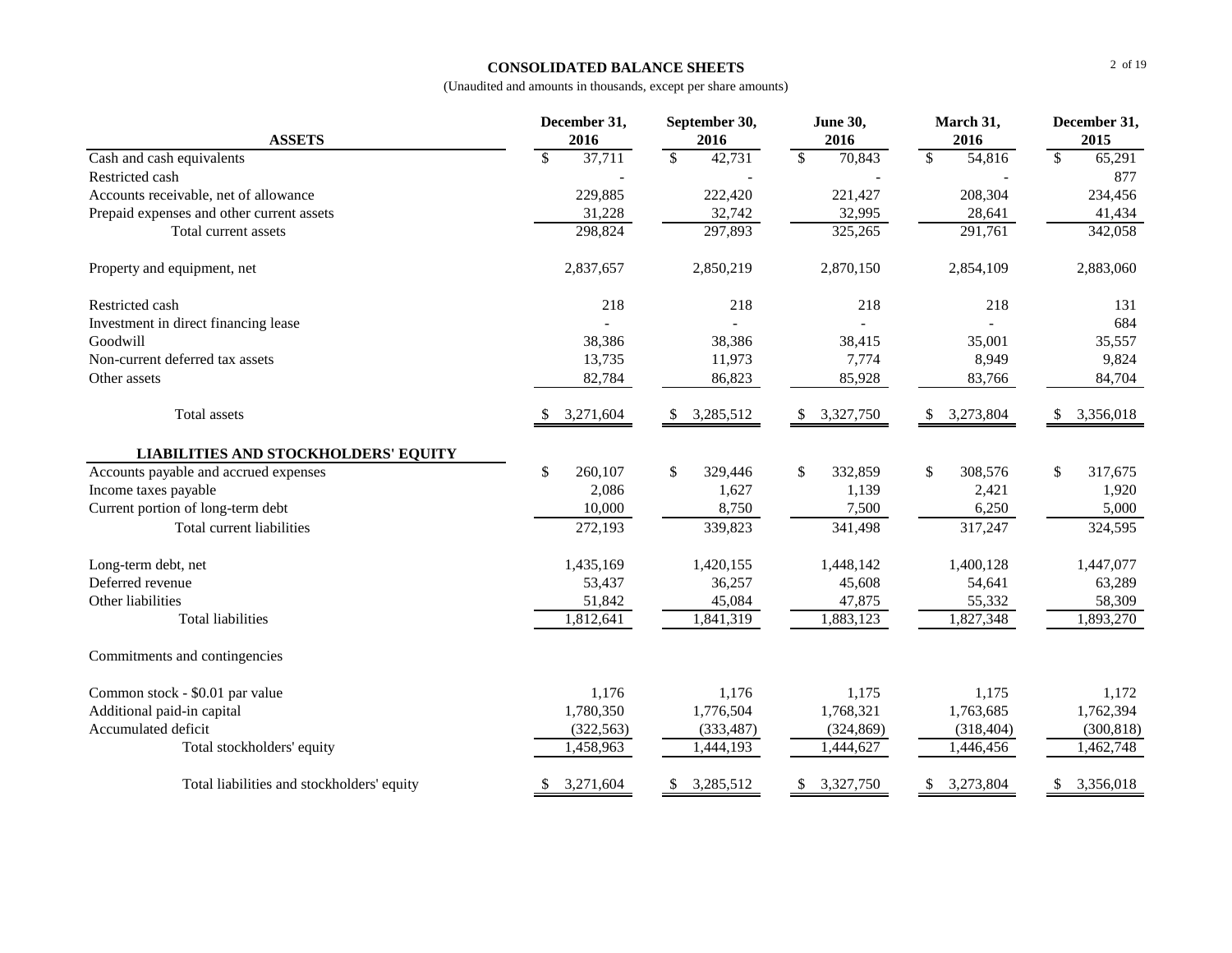## **CONSOLIDATED STATEMENTS OF OPERATIONS**

|                                                        |               | <b>For the Three Months Ended</b> |    |         |              | For the Twelve Months Ended |              |           |  |  |
|--------------------------------------------------------|---------------|-----------------------------------|----|---------|--------------|-----------------------------|--------------|-----------|--|--|
|                                                        |               | December 31,                      |    |         |              |                             | December 31, |           |  |  |
|                                                        |               | 2016                              |    | 2015    |              | 2016                        |              | 2015      |  |  |
| <b>REVENUE:</b>                                        |               |                                   |    |         |              |                             |              |           |  |  |
| Owned & controlled properties                          | \$            | 411,336                           | \$ | 396,371 | \$           | 1,641,754                   | \$           | 1,576,938 |  |  |
| Managed only and other                                 |               | 52,798                            |    | 51,464  |              | 208,031                     |              | 216,149   |  |  |
| Total revenue                                          |               | 464,134                           |    | 447,835 |              | 1,849,785                   |              | 1,793,087 |  |  |
| <b>EXPENSES:</b>                                       |               |                                   |    |         |              |                             |              |           |  |  |
| Operating:                                             |               |                                   |    |         |              |                             |              |           |  |  |
| Owned & controlled properties                          |               | 267,991                           |    | 264,250 |              | 1,077,085                   |              | 1,050,582 |  |  |
| Managed only and other                                 |               | 50,882                            |    | 46,681  |              | 198,501                     |              | 205,546   |  |  |
| Total operating expenses                               |               | 318,873                           |    | 310,931 |              | 1,275,586                   |              | 1,256,128 |  |  |
| General and administrative                             |               | 25,484                            |    | 27,166  |              | 107,027                     |              | 103,936   |  |  |
| Depreciation and amortization                          |               | 39,418                            |    | 43,199  |              | 166,746                     |              | 151,514   |  |  |
| Restructuring charges                                  |               |                                   |    |         |              | 4,010                       |              |           |  |  |
| Asset impairments                                      |               |                                   |    |         |              |                             |              | 955       |  |  |
|                                                        |               | 383,775                           |    | 381,296 |              | 1,553,369                   |              | 1,512,533 |  |  |
| <b>OPERATING INCOME</b>                                |               | 80,359                            |    | 66,539  |              | 296,416                     |              | 280,554   |  |  |
| <b>OTHER (INCOME) EXPENSE:</b>                         |               |                                   |    |         |              |                             |              |           |  |  |
| Interest expense, net                                  |               | 16,478                            |    | 15,981  |              | 67,755                      |              | 49,696    |  |  |
| Expenses associated with debt refinancing transactions |               |                                   |    |         |              |                             |              | 701       |  |  |
| Other (income) expense                                 |               | 386                               |    | 295     |              | 489                         |              | (58)      |  |  |
|                                                        |               | 16,864                            |    | 16,276  |              | 68,244                      |              | 50,339    |  |  |
| <b>INCOME BEFORE INCOME TAXES</b>                      |               | 63,495                            |    | 50,263  |              | 228,172                     |              | 230,215   |  |  |
| Income tax expense                                     |               | (2,806)                           |    | (1,665) |              | (8,253)                     |              | (8,361)   |  |  |
| <b>NET INCOME</b>                                      |               | 60,689                            |    | 48,598  | \$.          | 219,919                     |              | 221,854   |  |  |
| <b>BASIC EARNINGS PER SHARE</b>                        |               | 0.52                              |    | 0.41    |              | 1.87                        |              | 1.90      |  |  |
| <b>DILUTED EARNINGS PER SHARE</b>                      | <sup>\$</sup> | 0.52                              | \$ | 0.41    | $\mathbb{S}$ | 1.87                        | \$           | 1.88      |  |  |
|                                                        |               |                                   |    |         |              |                             |              |           |  |  |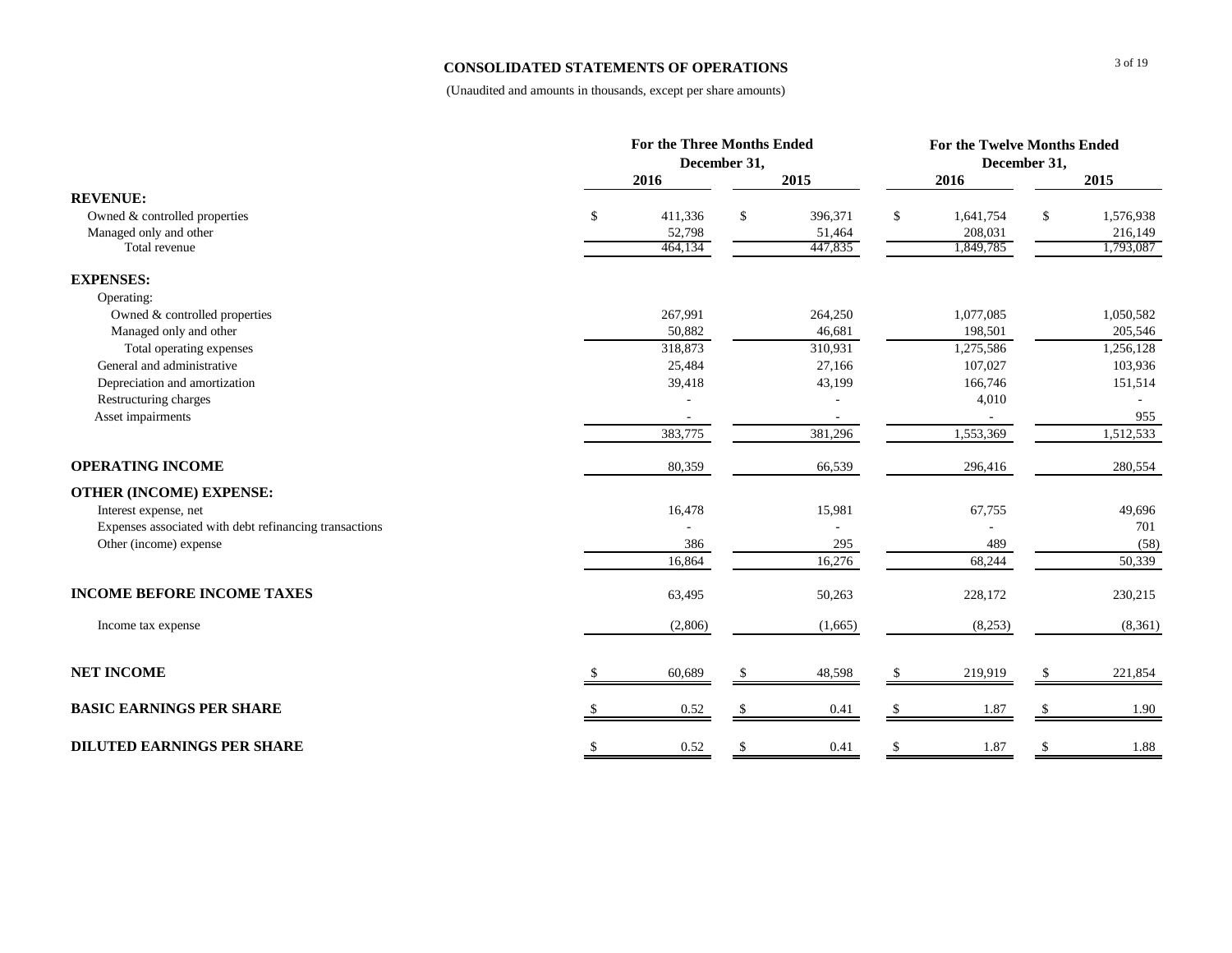# **RECONCILIATION OF BASIC TO DILUTED EARNINGS PER SHARE**

|                                                         | <b>For the Three Months Ended</b><br>December 31, |         |  |         |  | For the Twelve Months Ended<br>December 31, |  |         |  |  |
|---------------------------------------------------------|---------------------------------------------------|---------|--|---------|--|---------------------------------------------|--|---------|--|--|
|                                                         |                                                   | 2016    |  | 2015    |  | 2016                                        |  | 2015    |  |  |
| Basic:                                                  |                                                   |         |  |         |  |                                             |  |         |  |  |
| Net income                                              |                                                   | 60,689  |  | 48,598  |  | 219,919                                     |  | 221,854 |  |  |
| Diluted:                                                |                                                   |         |  |         |  |                                             |  |         |  |  |
| Net income                                              |                                                   | 60,689  |  | 48,598  |  | 219,919                                     |  | 221,854 |  |  |
| Basic:                                                  |                                                   |         |  |         |  |                                             |  |         |  |  |
| Weighted average common shares outstanding              |                                                   | 117,553 |  | 117,225 |  | 117,481                                     |  | 117,079 |  |  |
| Unvested restricted common stock                        |                                                   | (96)    |  | (97)    |  | (97)                                        |  | (130)   |  |  |
| Weighted average common shares outstanding-basic        |                                                   | 117,457 |  | 117,128 |  | 117,384                                     |  | 116,949 |  |  |
| Diluted:                                                |                                                   |         |  |         |  |                                             |  |         |  |  |
| Weighted average common shares outstanding-basic        |                                                   | 117,457 |  | 117,128 |  | 117,384                                     |  | 116,949 |  |  |
| Effect of dilutive securities:                          |                                                   |         |  |         |  |                                             |  |         |  |  |
| Stock options                                           |                                                   | 73      |  | 379     |  | 306                                         |  | 631     |  |  |
| Restricted stock-based compensation                     |                                                   | 163     |  | 277     |  | 101                                         |  | 205     |  |  |
| Weighted average shares and assumed conversions-diluted |                                                   | 117,693 |  | 117,784 |  | 117,791                                     |  | 117,785 |  |  |
| Basic earnings per share                                |                                                   | 0.52    |  | 0.41    |  | 1.87                                        |  | 1.90    |  |  |
| Diluted earnings per share                              |                                                   | 0.52    |  | 0.41    |  | 1.87                                        |  | 1.88    |  |  |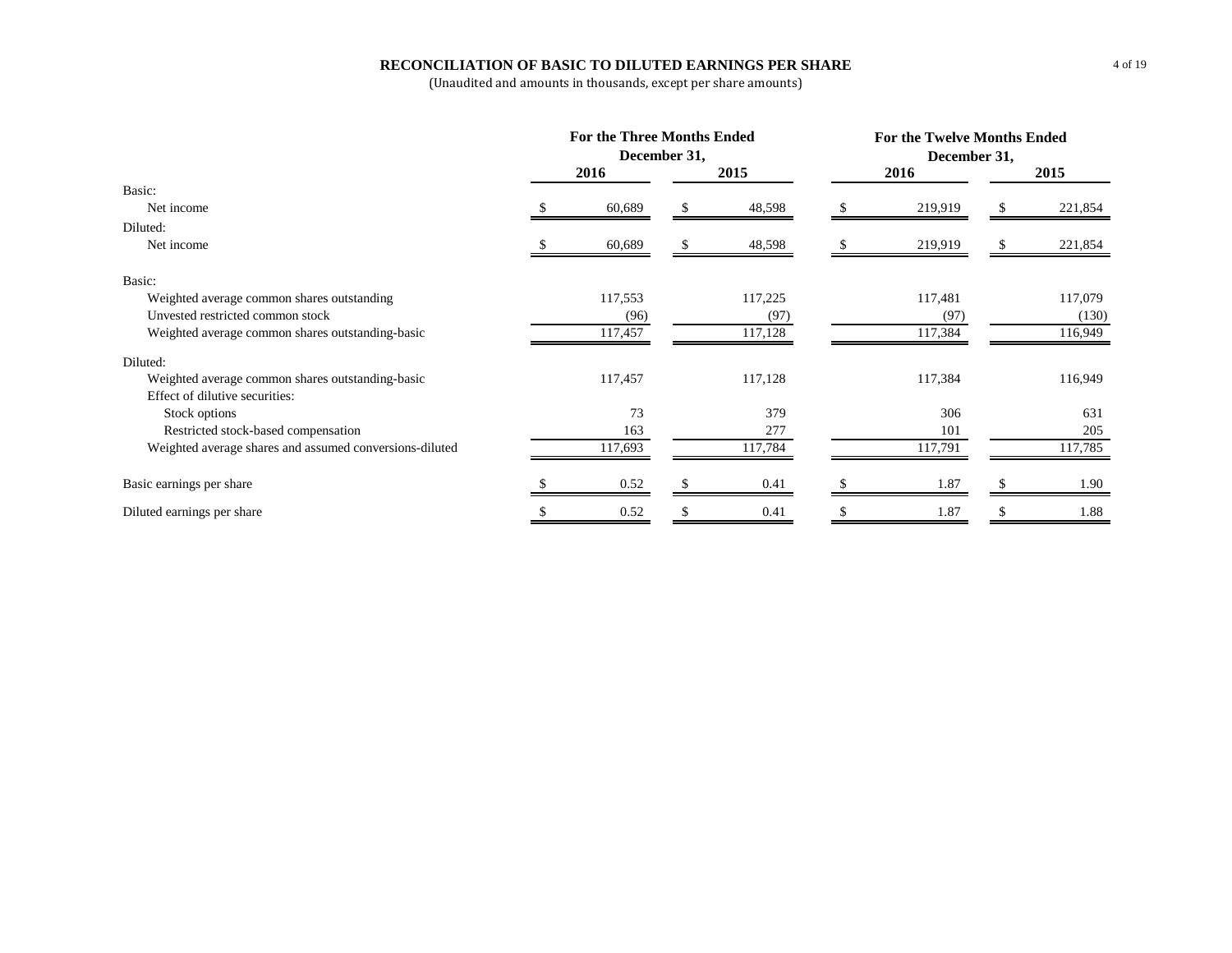# **CALCULATION OF ADJUSTED DILUTED EARNINGS PER SHARE**

|                                                           | <b>For the Three Months Ended</b> | December 31,  |         |    | For the Twelve Months Ended |               |         |
|-----------------------------------------------------------|-----------------------------------|---------------|---------|----|-----------------------------|---------------|---------|
|                                                           | 2016                              |               | 2015    |    | 2016                        |               | 2015    |
| Net Income                                                | \$<br>60,689                      | <sup>\$</sup> | 48,598  | \$ | 219,919                     | $\mathcal{S}$ | 221,854 |
| Special items:                                            |                                   |               |         |    |                             |               |         |
| Expenses associated with debt refinancing transactions    |                                   |               |         |    |                             |               | 701     |
| Expenses associated with mergers and acquisitions         | 16                                |               | 1,969   |    | 1,586                       |               | 3,643   |
| Gain on settlement of contingent consideration            |                                   |               |         |    | (2,000)                     |               |         |
| Restructuring charges                                     |                                   |               |         |    | 4,010                       |               |         |
| Asset impairments                                         |                                   |               |         |    |                             |               | 955     |
| Income tax benefit for special items                      |                                   |               | (2)     |    | (215)                       |               | (26)    |
| Diluted adjusted net income                               | 60,705                            |               | 50,565  | Ÿ. | 223,300                     |               | 227,127 |
| Weighted average common shares outstanding - basic        | 117,457                           |               | 117,128 |    | 117,384                     |               | 116,949 |
| Effect of dilutive securities:                            |                                   |               |         |    |                             |               |         |
| Stock options                                             | 73                                |               | 379     |    | 306                         |               | 631     |
| Restricted stock-based compensation                       | 163                               |               | 277     |    | 101                         |               | 205     |
| Weighted average shares and assumed conversions - diluted | 117,693                           |               | 117,784 |    | 117.791                     |               | 117,785 |
| <b>Adjusted Diluted Earnings Per Share</b>                | 0.52                              |               | 0.43    |    | 1.90                        |               | 1.93    |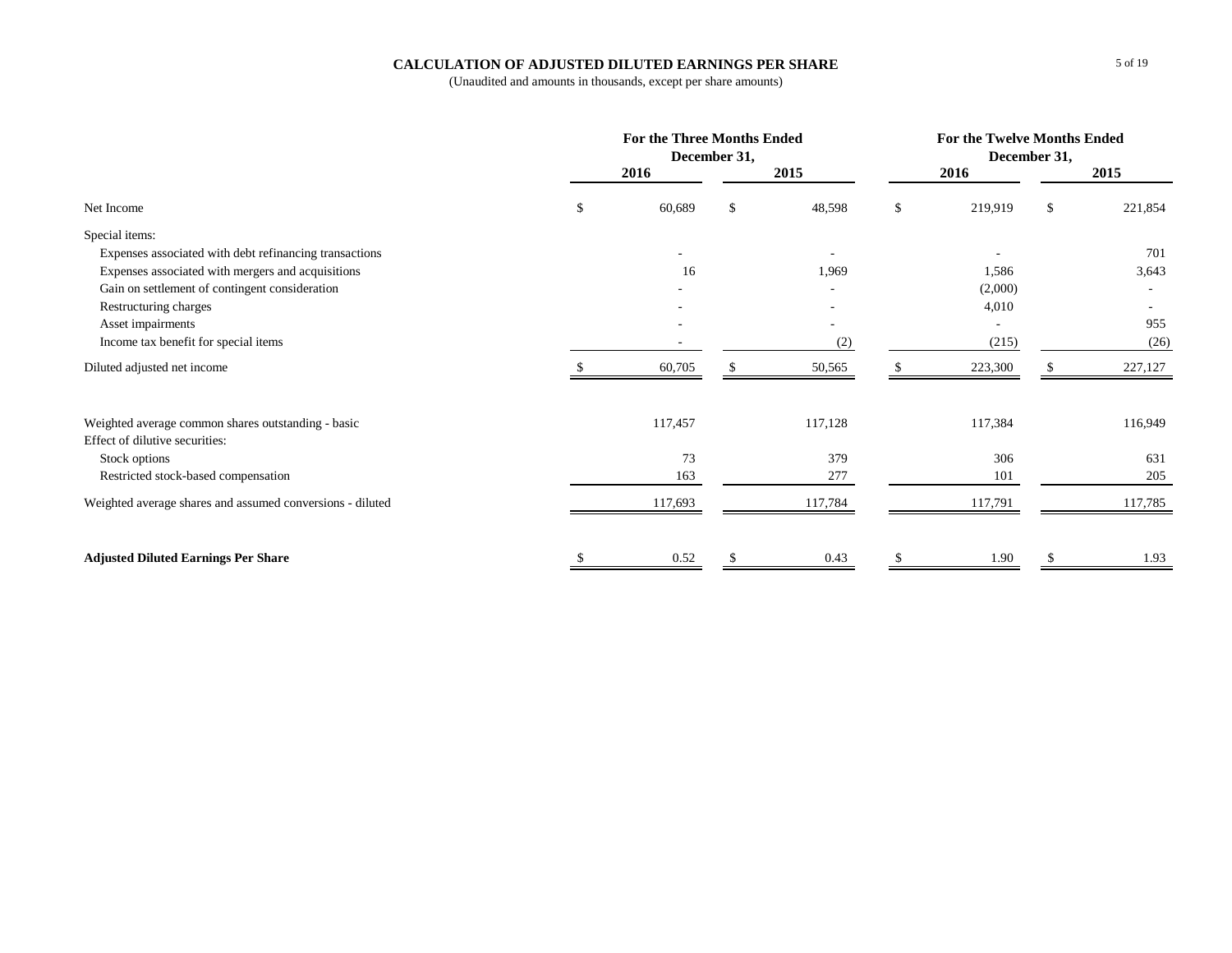### **FUNDS FROM OPERATIONS**

(Unaudited and amounts in thousands, except per share amounts)

|                                                        |               | <b>For the Three Months Ended</b> | December 31,  |          |                    |          | <b>For the Twelve Months Ended</b><br>December 31, |           |  |
|--------------------------------------------------------|---------------|-----------------------------------|---------------|----------|--------------------|----------|----------------------------------------------------|-----------|--|
|                                                        |               | 2016                              |               | 2015     |                    | 2016     |                                                    | 2015      |  |
| <b>FUNDS FROM OPERATIONS:</b>                          |               |                                   |               |          |                    |          |                                                    |           |  |
| Net income                                             | \$            | 60,689                            | <sup>\$</sup> | 48,598   | $\mathbf{\hat{S}}$ | 219,919  | \$                                                 | 221,854   |  |
| Depreciation of real estate assets                     |               | 23,937                            |               | 24,195   |                    | 94,346   |                                                    | 90,219    |  |
| <b>Funds From Operations</b>                           | $\mathcal{S}$ | 84,626                            | $\mathbb{S}$  | 72,793   | $\mathbb{S}$       | 314,265  | $\mathbf{\hat{S}}$                                 | 312,073   |  |
| Expenses associated with debt refinancing transactions |               |                                   |               |          |                    |          |                                                    | 701       |  |
| Expenses associated with mergers and acquisitions      |               | 16                                |               | 1,969    |                    | 1,586    |                                                    | 3,643     |  |
| Gain on settlement of contingent consideration         |               |                                   |               |          |                    | (2,000)  |                                                    |           |  |
| Restructuring charges                                  |               |                                   |               |          |                    | 4,010    |                                                    |           |  |
| Goodwill and other impairments                         |               |                                   |               |          |                    |          |                                                    | 955       |  |
| Income tax benefit for special items                   |               |                                   |               | (2)      |                    | (215)    |                                                    | (26)      |  |
| Normalized Funds From Operations                       | -\$           | 84,642                            | $\mathbf{s}$  | 74,760   | $\mathbf{\$}$      | 317,646  | $\mathbf{s}$                                       | 317,346   |  |
| Maintenance capital expenditures on real estate assets |               | (11, 427)                         |               | (10,762) |                    | (28,044) |                                                    | (26, 609) |  |
| Stock-based compensation                               |               | 3,874                             |               | 3,878    |                    | 16,257   |                                                    | 15,394    |  |
| Amortization of debt costs                             |               | 785                               |               | 787      |                    | 3,147    |                                                    | 2,973     |  |
| Other non-cash revenue and expenses                    |               | (1, 552)                          |               | (16)     |                    | (4, 634) |                                                    | (64)      |  |
| <b>Adjusted Funds From Operations</b>                  |               | 76,322                            | <sup>S</sup>  | 68,647   | <sup>\$</sup>      | 304,372  | -S                                                 | 309,040   |  |
| FUNDS FROM OPERATIONS PER SHARE:                       |               |                                   |               |          |                    |          |                                                    |           |  |
| Basic                                                  |               | 0.72                              |               | 0.62     |                    | 2.68     |                                                    | 2.67      |  |
| Diluted                                                |               | 0.72                              |               | 0.62     |                    | 2.67     | -S                                                 | 2.65      |  |
| <b>NORMALIZED FUNDS FROM OPERATIONS PER SHARE:</b>     |               |                                   |               |          |                    |          |                                                    |           |  |
| Basic                                                  |               | 0.72                              |               | 0.64     |                    | 2.71     |                                                    | 2.71      |  |
| Diluted                                                |               | 0.72                              | S             | 0.63     | -S                 | 2.70     | S.                                                 | 2.69      |  |
| ADJUSTED FUNDS FROM OPERATIONS PER SHARE:              |               |                                   |               |          |                    |          |                                                    |           |  |
| Basic                                                  |               | 0.65                              |               | 0.59     |                    | 2.59     |                                                    | 2.64      |  |
| Diluted                                                |               | 0.65                              |               | 0.58     |                    | 2.58     | \$                                                 | 2.62      |  |

FFO and AFFO are widely accepted non-GAAP supplemental measures of REIT performance following the standards established by the National Association of Real Estate Investment Trusts (NAREIT). The Compoany believes that FFO and AFFO are important operating measures that supplement discussion and analysis of the Company's results of operations and are used to review and assess operating performance of the Company and its correctional facilities and their management teams. NAREIT defines FFO as net income computed in accordance with generally accepted accounting principles, excluding gains (or losses) from sales of property and extraordinary items, plus depreciation and amortization of real estate and impairment of depreciable real estate. Because the historical cost accounting convention used for real estate assets requires depreciation (except on land), this accounting presentation assumes that the value of real estate assets diminishes at a level rate over time. Because of the unique structure, design and use of the Company's correctional facilities, management believes that assessing performance of the Company's correctional facilities without the impact of depreciation or amortization is useful. The Company may make adjustments to FFO from time to time for certain other income and expenses that it considers non-recurring, infrequent or unusual, even though such items may require cash settlement, because such items do not reflect a necessary component of the ongoing operations of the Company. Even though expenses associated with mergers and acquisitions (M&A) may be recurring, the magnitude and timing fluctuate based on the timing and scope of M&A activity, and therefore, such expenses, which are not a necessary component of the ongoing operations of the Company, may not be comparable from period to period. Normalized FFO excludes the effects of such items. The Company calculates AFFO by adding to Normalized FFO non-cash expenses such as the amortization of deferred financing costs and stock-based compensation, and by subtracting from Normalized FFO recurring real estate expenditures that are capitalized and then amortized, but which are necessary to maintain a REIT's properties and its revenue stream. Some of these capital expenditures contain a discretionary element with respect to when they are incurred, while others may be more urgent. Therefore, these capital expenditures may fluctuate from quarter to quarter, depending on the nature of the expenditures required, seasonal factors such as weather, and budgetary conditions. Other companies may calculate FFO, Normalized FFO, and AFFO differently than the Company does, or adjust for other items, and therefore comparability may be limited. FFO, Normalized FFO, and AFFO and their corresponding per share measures are not measures of performance under GAAP, and should not be considered as an alternative to cash flows from operating activities, a measure of liquidity or an alternative to net income as indicators of the Company's operating performance or any other measure of performance derived in accordance with GAAP. This data should be read in conjunction with the Company's consolidated financial statements and related notes included in its filings with the Securities and Exchange Commission.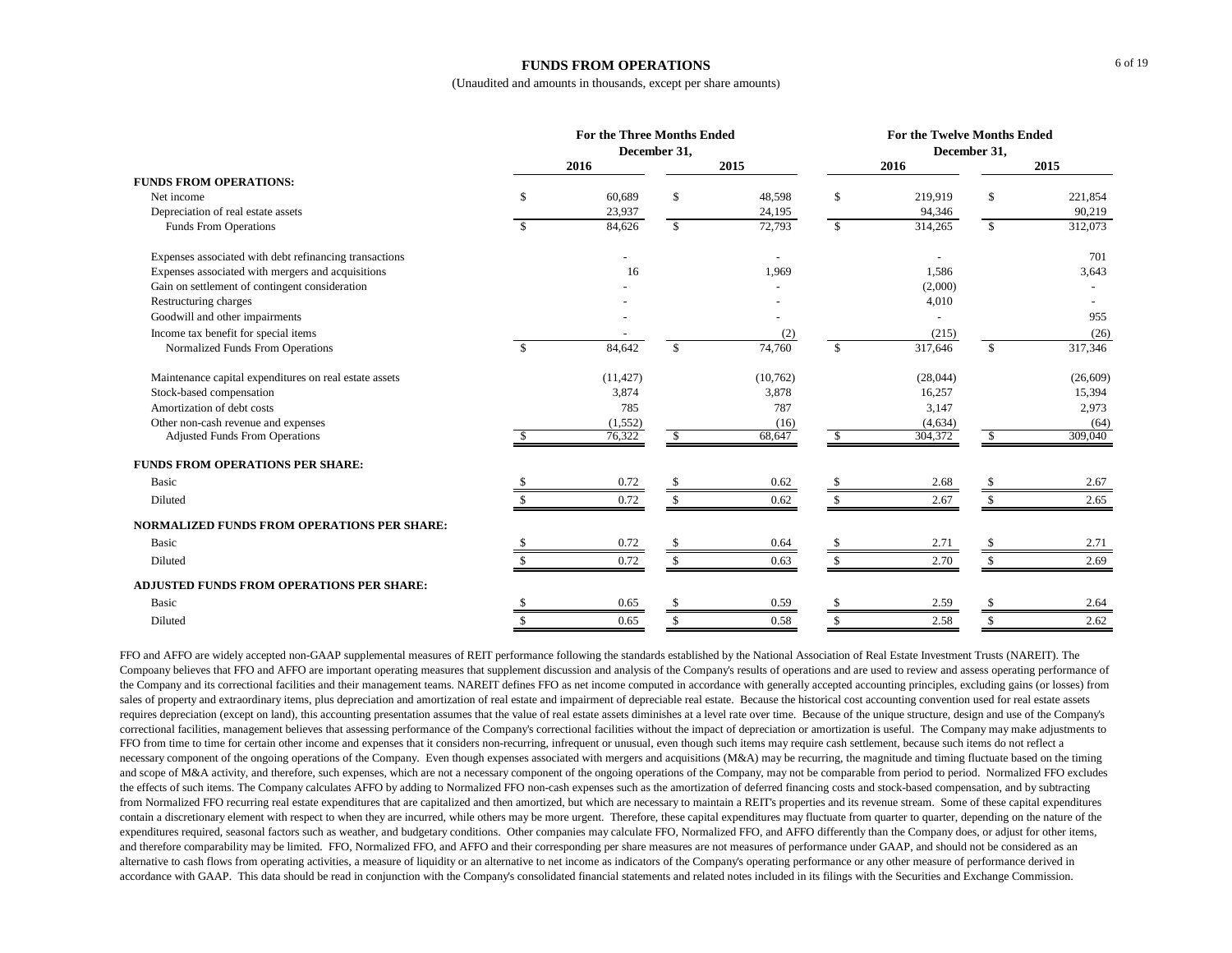### **SELECTED FINANCIAL INFORMATION**

|                                                                                                                                              |                                | December 31, 2016             |                               | September 30, 2016            | June 30, 2016   |                               | March 31, 2016                 |                               | December 31, 2015        |                               |
|----------------------------------------------------------------------------------------------------------------------------------------------|--------------------------------|-------------------------------|-------------------------------|-------------------------------|-----------------|-------------------------------|--------------------------------|-------------------------------|--------------------------|-------------------------------|
| <b>BALANCE SHEET:</b><br>Property and equipment<br>Accumulated depreciation and amortization                                                 | \$                             | 4,189,980<br>(1,352,323)      | $\mathbb{S}$                  | 4,169,671<br>(1,319,452)      | \$              | 4,147,056<br>(1,276,906)      | \$                             | 4,088,987<br>(1,234,878)      | \$                       | 4,076,783<br>(1, 193, 723)    |
| Property and equipment, net                                                                                                                  | $\mathbb{S}$                   | 2,837,657                     | $\overline{\mathcal{S}}$      | 2,850,219                     | $\sqrt{3}$      | 2,870,150                     | \$                             | 2,854,109                     | $\overline{\mathcal{L}}$ | 2,883,060                     |
| Total assets                                                                                                                                 | \$                             | 3,271,604                     | \$                            | 3,285,512                     | \$              | 3,327,750                     | \$                             | 3,273,804                     | \$                       | 3,356,018                     |
| Maintenance & technology capital expenditures for the quarter ended                                                                          | \$                             | 18,868                        | $\mathbb{S}$                  | 12,055                        | \$              | 14,368                        | \$                             | 6,193                         | \$                       | 20,464                        |
| Prison construction $\&$ land acquisition capital expenditures for the quarter ended                                                         | \$                             | 8,383                         | \$                            | 10,812                        | \$              | 15,220                        | \$                             | 6,734                         | \$                       | 13,882                        |
| Total debt                                                                                                                                   | \$                             | 1,455,000                     | \$                            | 1,439,250                     | \$              | 1,466,500                     | \$                             | 1,417,750                     | \$                       | 1,464,000                     |
| Equity book value                                                                                                                            | $\mathbb{S}$                   | 1,458,963                     | $\mathbb{S}$                  | 1,444,193                     | \$              | 1,444,627                     | \$                             | 1,446,456                     | $\mathbb{S}$             | 1,462,748                     |
| LIQUIDITY:                                                                                                                                   |                                |                               |                               |                               |                 |                               |                                |                               |                          |                               |
| Cash and cash equivalents                                                                                                                    | \$                             | 37,711                        | \$                            | 42,731                        | \$              | 70,843                        | \$                             | 54,816                        | \$                       | 65,291                        |
| Availability under revolving credit facility                                                                                                 | \$                             | 455,900                       | \$                            | 471,734                       | \$              | 445,734                       | \$                             | 484,546                       | $\$$                     | 446,487                       |
| <b>CAPITALIZATION:</b><br>Common shares outstanding<br>Common share price at end of period<br>Market value of common equity at end of period | \$<br>$\overline{\mathcal{S}}$ | 117,554<br>24.46<br>2,875,371 | <sup>\$</sup><br>$\mathbb{S}$ | 117,551<br>13.87<br>1,630,432 | $\frac{\$}{\$}$ | 117,520<br>35.02<br>4,115,550 | \$<br>$\sqrt{3}$               | 117,477<br>32.05<br>3,765,138 | $\frac{\$}{\$}$          | 117,232<br>26.49<br>3,105,476 |
| Total equity market capitalization                                                                                                           | $\sqrt{2}$                     | 2,875,371                     | $\sqrt{2}$                    | 1,630,432                     | $\sqrt{2}$      | 4,115,550                     | $\sqrt[6]{\frac{1}{2}}$        | 3,765,138                     | $\sqrt[6]{3}$            | 3,105,476                     |
| Total market capitalization (market value of equity plus debt)                                                                               | \$                             | 4,330,371                     | $\boldsymbol{\mathsf{S}}$     | 3,069,682                     | $\mathcal{S}$   | 5,582,050                     | $\mathbb{S}$                   | 5,182,888                     | $\mathbb{S}$             | 4,569,476                     |
| Regular Dividends                                                                                                                            | \$                             | 49,765                        | \$                            | 63,958                        | \$              | 64,048                        | \$                             | 63,950                        | \$                       | 63,751                        |
| Dividends per common share                                                                                                                   | \$                             | 0.42                          | $\mathcal{S}$                 | 0.54                          | \$              | 0.54                          | $\mathsf{\$}$                  | 0.54                          | \$                       | 0.54                          |
| Annualized dividend yield                                                                                                                    |                                | 6.9%                          |                               | 15.6%                         |                 | 6.2%                          |                                | 6.7%                          |                          | 8.2%                          |
| <b>EBITDA</b>                                                                                                                                | \$                             | 119,391                       | \$                            | 116,823                       | \$              | 119,389                       | \$                             | 107,070                       | \$                       | 109,443                       |
| <b>ADJUSTED EBITDA</b>                                                                                                                       | \$                             | 110,651                       | \$                            | 105,737                       | \$              | 106,419                       | \$                             | 94,744                        | \$                       | 97,659                        |
| <b>NORMALIZED FUNDS FROM OPERATIONS</b>                                                                                                      | $\mathbb{S}$                   | 84,642                        | \$                            | 80,929                        | \$              | 81,288                        | \$                             | 70,787                        | \$                       | 74,760                        |
| Basic normalized funds from operations per share                                                                                             | $\mathbb{S}$                   | 0.72                          | \$                            | 0.69                          | \$              | 0.69                          | \$                             | 0.60                          | \$                       | 0.64                          |
| Diluted normalized funds from operations per share<br>FFO PAYOUT RATIO                                                                       | S                              | 0.72<br>58.3%                 | $\overline{\mathcal{S}}$      | 0.69<br>78.3%                 | <sup>\$</sup>   | 0.69<br>78.3%                 | $\mathcal{S}$                  | 0.60<br>90.0%                 | \$                       | 0.63<br>85.7%                 |
|                                                                                                                                              |                                |                               |                               |                               |                 |                               |                                |                               |                          |                               |
| <b>ADJUSTED FUNDS FROM OPERATIONS</b>                                                                                                        | $\mathbb{S}$                   | 76,322                        | \$                            | 79,619                        | \$              | 76,438                        | \$                             | 71,993                        | \$                       | 68,647                        |
| Basic adjusted funds from operations per share<br>Diluted adjusted funds from operations per share                                           |                                | 0.65<br>0.65                  | <sup>\$</sup>                 | 0.68<br>0.68                  | \$              | 0.65<br>0.65                  | \$<br>$\overline{\mathcal{S}}$ | 0.61<br>0.61                  | \$<br>$\overline{3}$     | 0.59<br>0.58                  |
|                                                                                                                                              |                                |                               |                               |                               |                 |                               |                                |                               |                          |                               |
| <b>AFFO PAYOUT RATIO</b>                                                                                                                     |                                | 64.6%                         |                               | 79.4%                         |                 | 83.1%                         |                                | 88.5%                         |                          | 93.1%                         |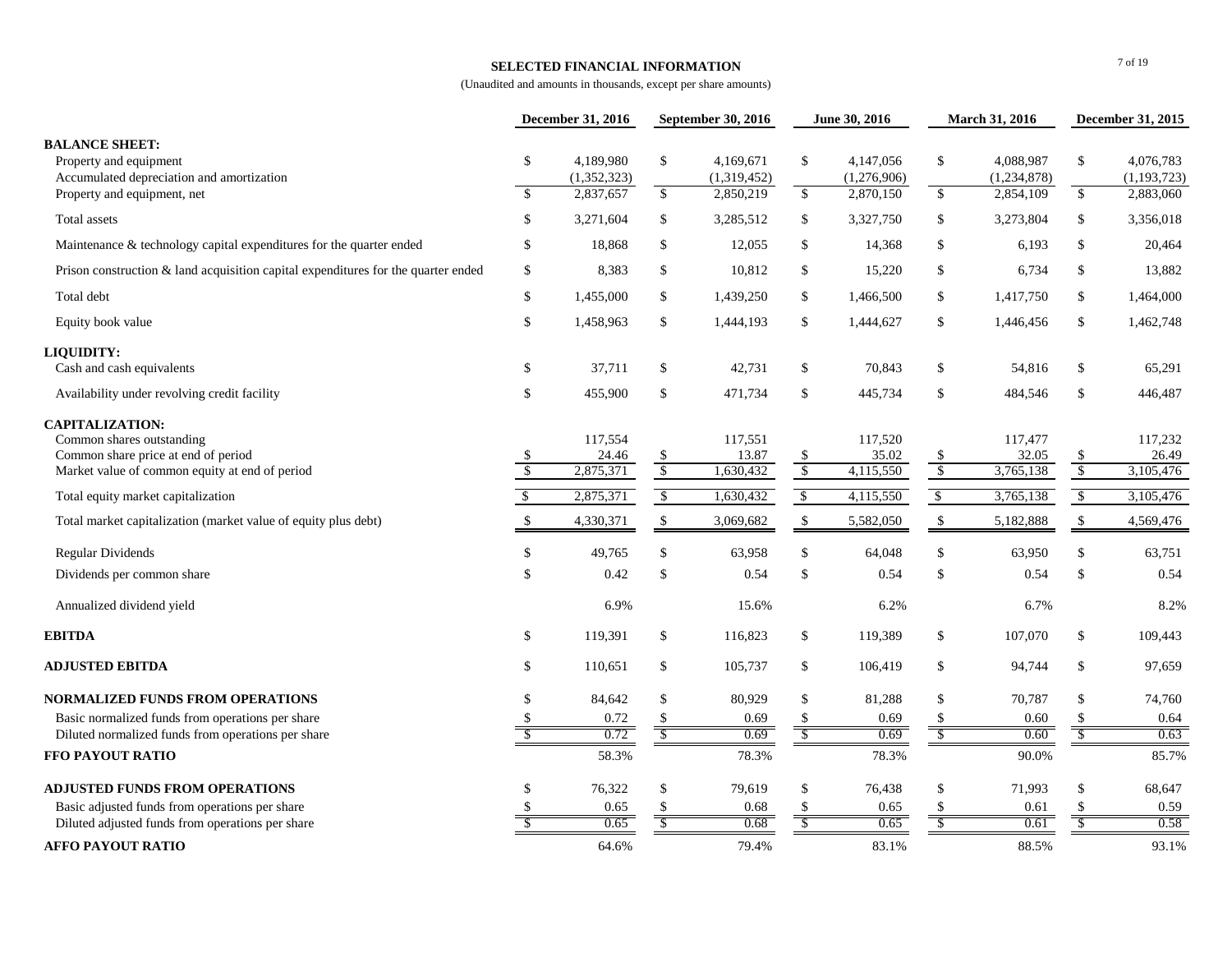### **SELECTED FINANCIAL INFORMATION**

(Unaudited and amounts in thousands, except per share amounts)

|                                                                                |              | For the Three Months Ended December 31,<br>2016 |              | 2015          |              | For the Twelve Months Ended December 31,<br>2016 |              | 2015          |
|--------------------------------------------------------------------------------|--------------|-------------------------------------------------|--------------|---------------|--------------|--------------------------------------------------|--------------|---------------|
| Number of days per period                                                      |              | 92                                              |              | 92            |              | 366                                              |              | 365           |
| <b>ALL FACILITIES:</b>                                                         |              |                                                 |              |               |              |                                                  |              |               |
| Average available beds                                                         |              | 83,543                                          |              | 81,477        |              | 83,882                                           |              | 80,121        |
| Average compensated occupancy                                                  |              | 80.7%                                           |              | 78.6%         |              | 78.8%                                            |              | 82.5%         |
| Total compensated man-days                                                     |              | 6,199,928                                       |              | 5,894,020     |              | 24,196,926                                       |              | 24,130,580    |
| Revenue per compensated man-day<br>Operating expenses per compensated man-day: | $\mathbb{S}$ | 73.12                                           | $\mathbb{S}$ | 74.44         | \$           | 74.77                                            | \$           | 72.76         |
| Fixed expense (1)                                                              |              | 37.12                                           |              | 38.65         |              | 38.53                                            |              | 37.53         |
| Variable expense                                                               |              | 14.69                                           |              | 15.11         |              | 15.21                                            |              | 14.96         |
| Total                                                                          |              | 51.81                                           |              | 53.76         |              | 53.74                                            |              | 52.49         |
| Operating income per compensated man-day                                       |              | 21.31                                           | $\mathbb{S}$ | 20.68         | \$           | 21.03                                            | $\mathbb{S}$ | 20.27         |
| Operating margin                                                               |              | 29.1%                                           |              | 27.8%         |              | 28.1%                                            |              | 27.9%         |
| DEPRECIATION AND AMORTIZATION:                                                 |              |                                                 |              |               |              |                                                  |              |               |
| Depreciation expense on real estate                                            |              | 23,937                                          |              | 24,195        |              | 94,346                                           |              | 90,219        |
| Depreciation expense associated with STFRC rent payment                        |              | 6,792                                           |              | 10,706        |              | 38,678                                           |              | 29,887        |
| Other depreciation expense                                                     |              | 8,435                                           |              | 8,173         |              | 32,780                                           |              | 31,309        |
| Amortization of intangibles<br>Depreciation and amortization                   | \$           | 254<br>39,418                                   | \$           | 125<br>43,199 | \$           | 942<br>166,746                                   | \$           | 99<br>151,514 |
|                                                                                |              |                                                 |              |               |              |                                                  |              |               |
| <b>NET OPERATING INCOME:</b>                                                   |              |                                                 |              |               |              |                                                  |              |               |
| Revenue                                                                        |              |                                                 |              |               |              |                                                  |              |               |
| Owned & controlled properties                                                  | \$           | 411,336                                         | $\mathbb{S}$ | 396,371       | \$           | 1,641,754                                        | \$           | 1,576,938     |
| Managed only and other                                                         |              | 52,798                                          |              | 51,464        |              | 208,031                                          |              | 216,149       |
| <b>Total revenues</b>                                                          |              | 464,134                                         |              | 447,835       |              | 1,849,785                                        |              | 1,793,087     |
| <b>Operating Expenses</b>                                                      |              |                                                 |              |               |              |                                                  |              |               |
| Owned & controlled properties                                                  |              | 267,991                                         |              | 264,250       |              | 1,077,085                                        |              | 1,050,582     |
| Managed only and other                                                         |              | 50,882                                          |              | 46,681        |              | 198,501                                          |              | 205,546       |
| Total operating expenses                                                       |              | 318,873                                         |              | 310,931       |              | 1,275,586                                        |              | 1,256,128     |
| Facility Net Operating Income                                                  |              |                                                 |              |               |              |                                                  |              |               |
| Owned & controlled properties                                                  |              | 143,345                                         |              | 132,121       |              | 564,669                                          |              | 526,356       |
| Managed only and other                                                         |              | 1,916                                           |              | 4,783         |              | 9,530                                            |              | 10,603        |
| Total net operating income                                                     | $\mathbb{S}$ | 145,261                                         | $\mathbb{S}$ | 136,904       | $\mathbb{S}$ | 574,199                                          | $\mathbb{S}$ | 536,959       |

(1) Fixed expense and the corresponding fixed expense per compensated man-day for the three and twleve months ended December 31, 2016 include depreciation expense of \$6.8 million and \$38.7 million, respectively, and intere of \$2.0 million and \$10.0 million, respectively, associated with the South Texas Family Residential Center (STFRC) lease payments. Fixed expense and the corresponding fixed expense per compensated man-day for the three and months ended December 31, 2015 include depreciation expense of \$10.7 million and \$29.9 million, respectively, and interest expense of \$3.0 million and \$8.5 million, respectively, associated with the STFRC lease payments. T amounts are also deducted from our calculation of Adjusted EBITDA, because we believe this presentation is more reflective of the cash flows associated with the facility's operations, and therefore cash available to servic dividends to our shareholders.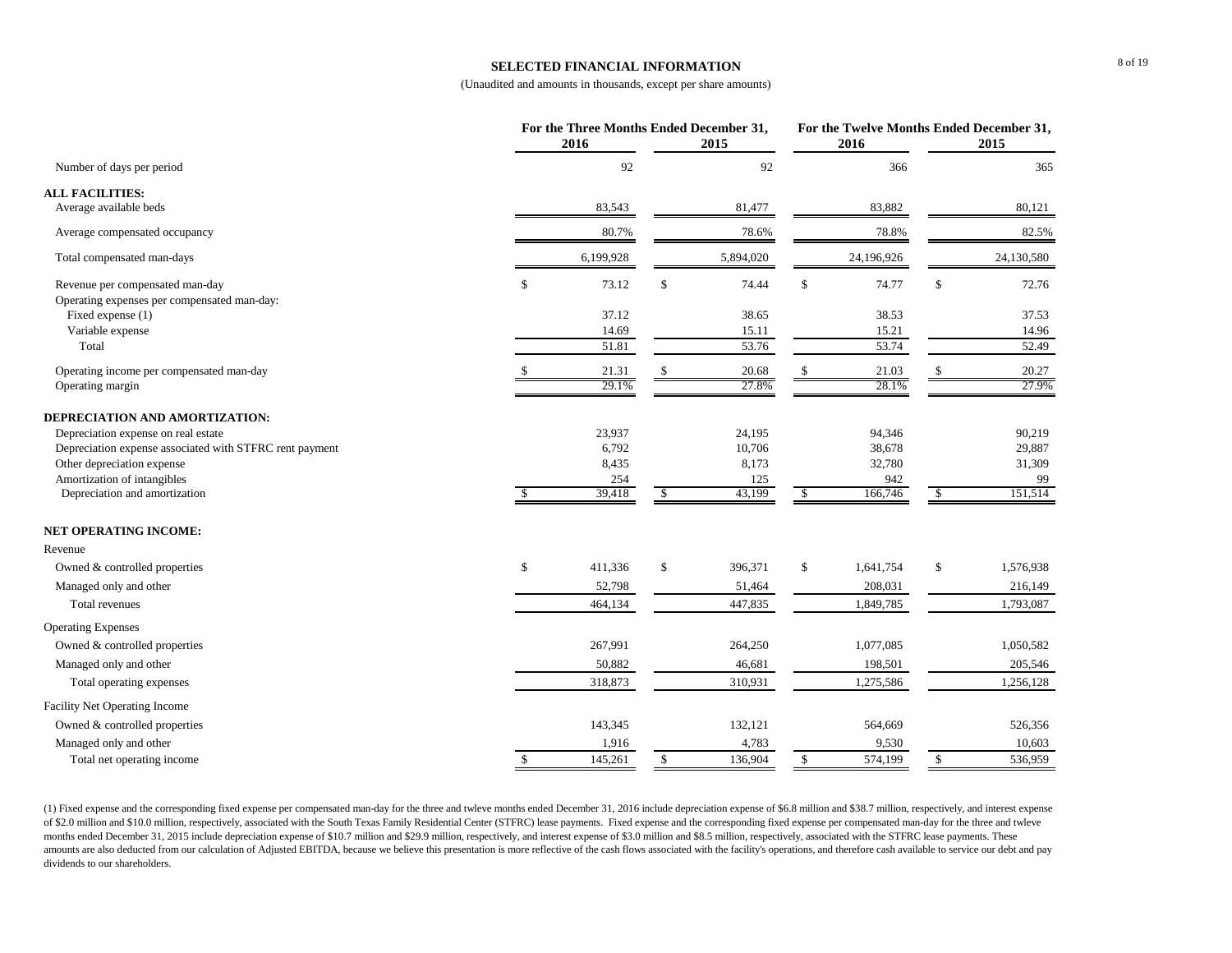#### **SEGREGATED DATA**

#### (Unaudited and amounts in thousands, except per share amounts)

|                                                                                | For the Three Months Ended December 31,<br>2016 | 2015          |              | 2016       | For the Twelve Months Ended December 31,<br>2015 |            |
|--------------------------------------------------------------------------------|-------------------------------------------------|---------------|--------------|------------|--------------------------------------------------|------------|
| <b>OWNED AND MANAGED FACILITIES:</b>                                           |                                                 |               |              |            |                                                  |            |
| Corrections revenue                                                            | \$<br>401,505                                   | \$<br>388,146 | \$           | 1,603,671  | \$                                               | 1,543,750  |
| Operating expenses:                                                            |                                                 |               |              |            |                                                  |            |
| Fixed expense (1)                                                              | 196,938                                         | 196,793       |              | 803,026    |                                                  | 769,727    |
| Variable expense                                                               | 77,207                                          | 77,090        |              | 313,723    |                                                  | 306,697    |
| Total                                                                          | 274,145                                         | 273,883       |              | 1,116,749  |                                                  | 1,076,424  |
| Facility net operating income                                                  | \$<br>127,360                                   | \$<br>114,263 | $\mathbb{S}$ | 486,922    | \$                                               | 467,326    |
| Average available beds                                                         | 69,645                                          | 67,579        |              | 69,984     |                                                  | 65,073     |
| Average compensated occupancy                                                  | 77.9%                                           | 75.5%         |              | 75.6%      |                                                  | 79.9%      |
| Total compensated man-days                                                     | 4,992,777                                       | 4,690,997     |              | 19,376,673 |                                                  | 18,982,630 |
| Revenue per compensated man-day<br>Operating expenses per compensated man-day: | \$<br>80.42                                     | \$<br>82.74   | \$           | 82.76      | \$                                               | 81.32      |
| Fixed $(1)$                                                                    | 39.44                                           | 41.95         |              | 41.44      |                                                  | 40.55      |
| Variable                                                                       | 15.46                                           | 16.43         |              | 16.19      |                                                  | 16.16      |
| Total                                                                          | 54.90                                           | 58.38         |              | 57.63      |                                                  | 56.71      |
|                                                                                |                                                 |               |              |            |                                                  |            |
| Operating income per compensated man-day                                       | \$<br>25.52                                     | \$<br>24.36   | $\mathbb{S}$ | 25.13      | \$                                               | 24.61      |
| Operating margin                                                               | 31.7%                                           | 29.4%         |              | 30.4%      |                                                  | 30.3%      |
| <b>MANAGED ONLY FACILITIES:</b>                                                |                                                 |               |              |            |                                                  |            |
| Corrections revenue                                                            | \$<br>51,804                                    | \$<br>50,587  | \$           | 205,420    | \$                                               | 211,995    |
| Operating expenses:                                                            |                                                 |               |              |            |                                                  |            |
| Fixed expense                                                                  | 33,232                                          | 30,988        |              | 129,227    |                                                  | 135,802    |
| Variable expense                                                               | 13,870                                          | 11,949        |              | 54,416     |                                                  | 54,208     |
| Total                                                                          | 47,102                                          | 42,937        |              | 183,643    |                                                  | 190,010    |
| Facility net operating income                                                  | \$<br>4,702                                     | \$<br>7,650   | \$           | 21,777     | \$                                               | 21,985     |
| Average available beds                                                         | 13,898                                          | 13,898        |              | 13,898     |                                                  | 15,048     |
| Average compensated occupancy                                                  | 94.4%                                           | 94.1%         |              | 94.8%      |                                                  | 93.7%      |
| Total compensated man-days                                                     | 1,207,151                                       | 1,203,023     |              | 4,820,253  |                                                  | 5,147,950  |
| Revenue per compensated man-day                                                | \$<br>42.91                                     | \$<br>42.05   | \$           | 42.62      | \$                                               | 41.18      |
| Operating expenses per compensated man-day:                                    |                                                 |               |              |            |                                                  |            |
| Fixed expense                                                                  | 27.53                                           | 25.76         |              | 26.81      |                                                  | 26.38      |
| Variable expense                                                               | 11.49                                           | 9.93          |              | 11.29      |                                                  | 10.53      |
| Total                                                                          | 39.02                                           | 35.69         |              | 38.10      |                                                  | 36.91      |
| Operating income per compensated man-day                                       | \$<br>3.89                                      | 6.36          |              | 4.52       | \$                                               | 4.27       |
| Operating margin                                                               | 9.1%                                            | 15.1%         |              | 10.6%      |                                                  | 10.4%      |

(1) Fixed expense and the corresponding fixed expense per compensated man-day for the three and twleve months ended December 31, 2016 include depreciation expense of \$6.8 million and \$38.7 million, respectively, and interest expense of \$2.0 million and \$10.0 million, respectively, associated with the STFRC lease payments. Fixed expense and the corresponding fixed expense per compensated man-day for the three and twleve months ended December 31, 2015 include depreciation expense of \$10.7 million and \$29.9 million, respectively, and interest expense of \$3.0 million and \$8.5 million, respectively, associated with the STFRC lease payments. These amounts are also deducted from our calculation of Adjusted EBITDA, because we believe this presentation is more reflective of the cash flows associated with the facility's operations, and therefore cash available to service our debt and pay dividends to our shareholders.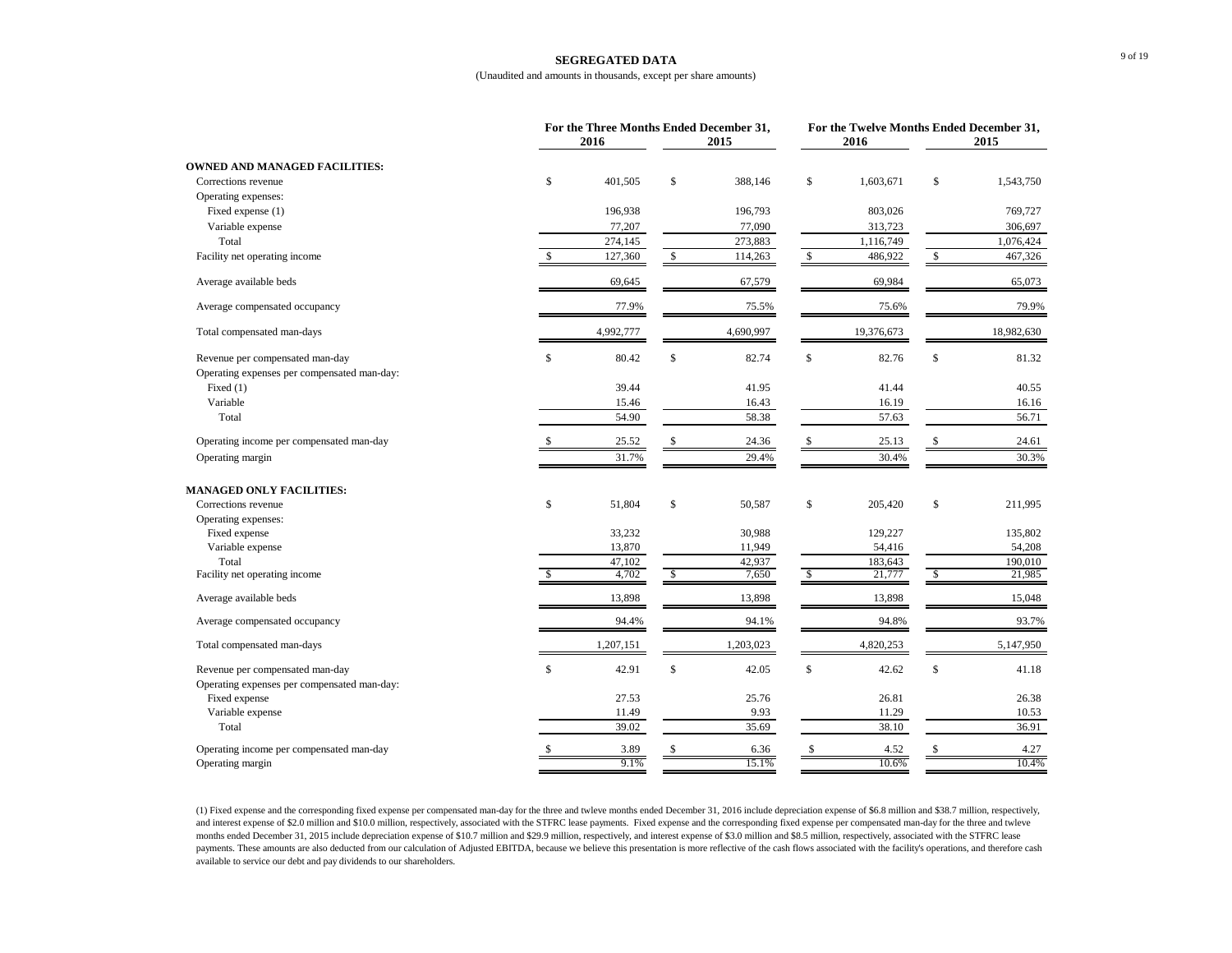### **ANALYSIS OF OUTSTANDING DEBT**

(Unaudited and amounts in thousands)

|                                                            | Outstanding<br><b>Balance</b><br>12/31/2015 |    | Outstanding<br><b>Balance</b><br>12/31/2016 | <b>Stated</b><br><b>Interest</b><br>Rate | <b>Effective</b><br><b>Interest</b><br>Rate | 1) | <b>Maturity</b><br>Date | Callable/<br>Redeemable                                                                                                                                                                                                              |
|------------------------------------------------------------|---------------------------------------------|----|---------------------------------------------|------------------------------------------|---------------------------------------------|----|-------------------------|--------------------------------------------------------------------------------------------------------------------------------------------------------------------------------------------------------------------------------------|
| <b>Fixed Rate:</b>                                         |                                             |    |                                             |                                          |                                             |    |                         |                                                                                                                                                                                                                                      |
| \$350 Million Senior Notes                                 | \$<br>350,000                               | \$ | 350,000                                     | 4.625%                                   | 4.80%                                       |    | May 2023                | Prior to February 1, 2023, redeemable at a "make-whole"<br>redemption price, plus accrued and unpaid interest; thereafter<br>the notes are redeemable at 100% of the aggregate principal<br>amount plus accrued and unpaid interest. |
| \$325 Million Senior Notes                                 | 325,000                                     |    | 325,000                                     | 4.125%                                   | 4.38%                                       |    | April 2020              | Prior to January 1, 2020, redeemable at a "make-whole"<br>redemption price, plus accrued and unpaid interest; thereafter<br>the notes are redeemable at 100% of the aggregate principal<br>amount plus accrued and unpaid interest.  |
| \$250 Million Senior Notes<br><b>Total Fixed Rate Debt</b> | 250,000                                     |    | 250,000                                     | 5.0%                                     | 5.19%                                       |    | October 2022            | Prior to July 15, 2022, redeemable at a "make-whole"<br>redemption price, plus accrued and unpaid interest; thereafter<br>the notes are redeemable at 100% of the aggregate principal<br>amount plus accrued and unpaid interest.    |
|                                                            | 925,000                                     |    | 925,000                                     |                                          |                                             |    |                         |                                                                                                                                                                                                                                      |
| <b>Floating Rate:</b>                                      |                                             |    |                                             |                                          |                                             |    |                         |                                                                                                                                                                                                                                      |
| <b>Revolving Credit Facility</b>                           | 439,000                                     |    | 435,000                                     | 2.53%                                    | 2.76%                                       | 2) | <b>July 2020</b>        |                                                                                                                                                                                                                                      |
| Term Loan                                                  | 100,000                                     |    | 95,000                                      | 2.15%                                    | 2.27%                                       | 3) | <b>July 2020</b>        |                                                                                                                                                                                                                                      |
| <b>Total Floating Rate Debt</b>                            | 539,000                                     |    | 530,000                                     |                                          |                                             |    |                         |                                                                                                                                                                                                                                      |
| <b>Grand Total Debt</b>                                    | 1,464,000                                   | £. | 1,455,000                                   | 3.78%                                    | 3.99%                                       |    | 4.54                    | 4)                                                                                                                                                                                                                                   |

<sup>1)</sup> Includes amortization of debt issuance costs.

 $^{2)}$  The Company has \$9.1 million of letters of credit outstanding under a sub-facility reducing the available capacity under the \$900.0 million revolving credit facility to \$455.9 million as of December 31, 2016. Based Company's current leverage ratio, the revolving credit facility bears interest at LIBOR plus a margin of 1.50%.

<sup>3)</sup> On October 6, 2015, the Company obtained \$100.0 million under an Incremental Term Loan ("Term Loan") under the "accordion" feature of the revolving credit facility. As of April 1, 2016, interest rates under the Term L are the same as the interest rates under the revolving credit facility. The Term Loan has a maturity of July 2020, with scheduled principal payments in years 2016 through 2020.

4) Represents the weighted average debt maturity in years.

#### *Debt Maturity Schedule at December 31, 2016:*

| <b>Year</b>       | <b>Total Debt</b><br><b>Maturing</b> | % of Debt<br><b>Maturing</b> | % of Debt<br><b>Maturing</b> |  |
|-------------------|--------------------------------------|------------------------------|------------------------------|--|
| 2017              | \$<br>10,000                         | 0.69%                        | 0.69%                        |  |
| 2018              | 10,000                               | 0.69%                        | 1.37%                        |  |
| 2019              | 15,000                               | 1.03%                        | 2.41%                        |  |
| 2020              | 820,000                              | 56.36%                       | 58.76%                       |  |
| 2021              |                                      | 0.00%                        | 58.76%                       |  |
| <b>Thereafter</b> | 600,000                              | 41.24%                       | 100.00%                      |  |
|                   | 1,455,000                            | 100.00%                      |                              |  |

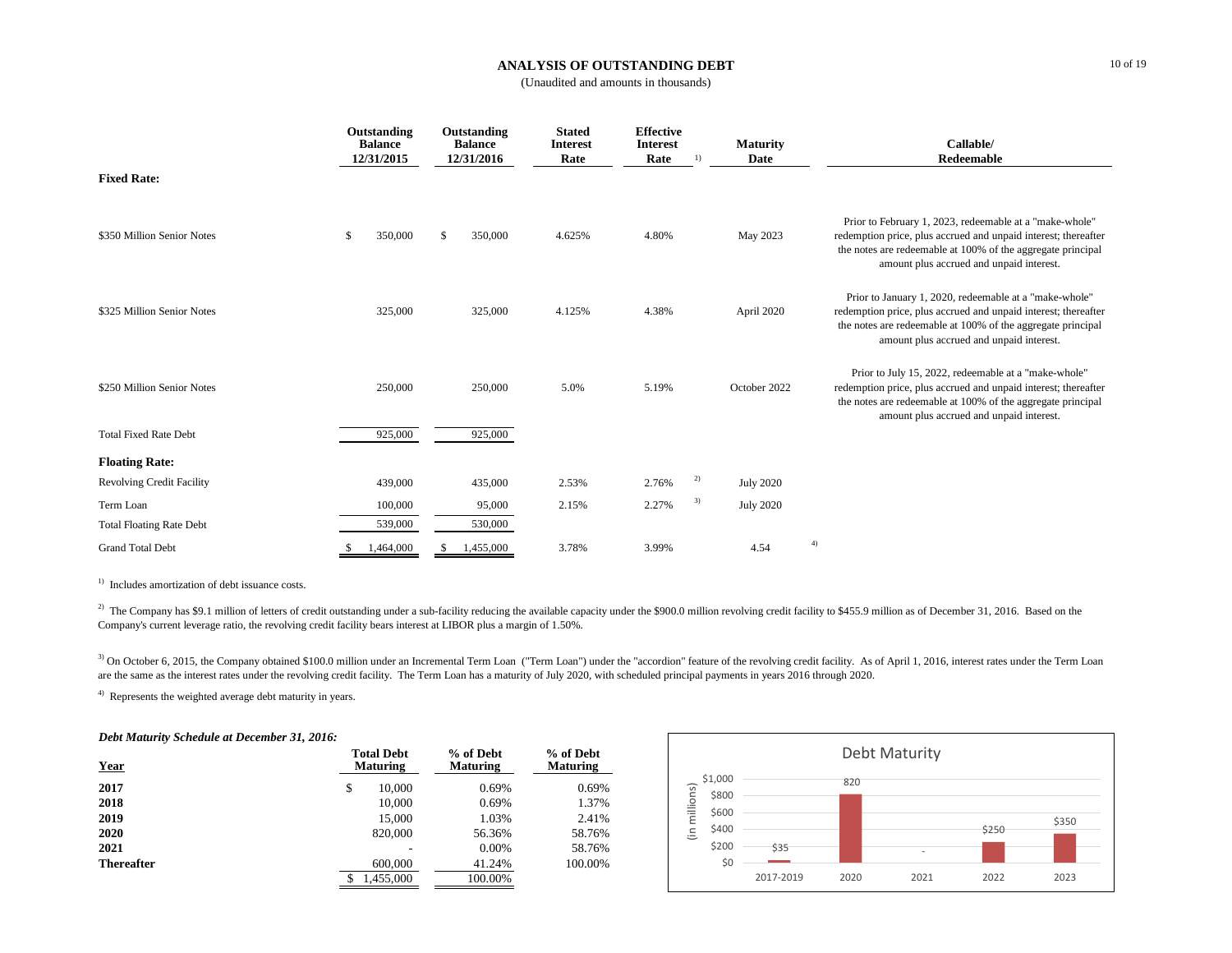# **SELECTED OPERATING RATIOS**

(Unaudited and amounts in thousands, except per share amounts)

|                                                                                                                           | <b>For the Three Months Ended</b><br>December 31, |         |              |                | For the Twelve Months Ended<br>December 31, |                     |               |           |
|---------------------------------------------------------------------------------------------------------------------------|---------------------------------------------------|---------|--------------|----------------|---------------------------------------------|---------------------|---------------|-----------|
|                                                                                                                           |                                                   | 2016    |              | 2015           |                                             | 2016                |               | 2015      |
| <b>COVERAGE RATIOS:</b>                                                                                                   |                                                   |         |              |                |                                             |                     |               |           |
| Interest coverage ratio (Adjusted EBITDA/Interest incurred) (x)                                                           |                                                   | 7.8x    |              | 7.3x           |                                             | 7.4x                |               | 8.7x      |
| Fixed charge coverage ratio (Adjusted EBITDA/(Interest incurred $+$ Scheduled prin pmts)) (x)                             |                                                   | 7.2x    |              | 7.3x           |                                             | 6.8x                |               | 8.7x      |
| Senior debt coverage ratio ((Senior debt - cash)/Annualized Adjusted EBITDA) (x)                                          |                                                   | 3.2x    |              | 3.6x           |                                             | 3.4x                |               | 3.5x      |
| Total debt coverage ratio ((Total debt - cash)/Annualized Adjusted EBITDA) (x)                                            |                                                   | 3.2x    |              | 3.6x           |                                             | 3.4x                |               | 3.5x      |
| Accounts receivable turnover (Annualized revenues/Accounts receivable) (x)                                                |                                                   | 8.1x    |              | 7.6x           |                                             | 8.0x                |               | 7.6x      |
| <b>DEBT/EQUITY RATIOS:</b>                                                                                                |                                                   |         |              |                |                                             |                     |               |           |
| Total debt/Total market capitalization                                                                                    |                                                   | 33.6%   |              | 32.0%          |                                             | 33.6%               |               | 32.0%     |
| Total debt/Equity market capitalization                                                                                   |                                                   | 50.6%   |              | 47.1%          |                                             | 50.6%               |               | 47.1%     |
| Total debt/Book equity capitalization                                                                                     |                                                   | 99.7%   |              | 100.1%         |                                             | 99.7%               |               | 100.1%    |
| Total debt/Gross book value of real estate assets                                                                         |                                                   | 34.7%   |              | 35.9%          |                                             | 34.7%               |               | 35.9%     |
| RETURN ON INVESTMENT RATIOS:                                                                                              |                                                   |         |              |                |                                             |                     |               |           |
| Annualized return on operating real estate investments                                                                    |                                                   |         |              |                |                                             |                     |               |           |
| (Annualized Adjusted EBITDA/Average operating real estate investments (undepreciated book value)*)                        |                                                   | 10.6%   |              | 9.6%           |                                             | 10.1%               |               | 10.1%     |
| Annualized return on total assets                                                                                         |                                                   |         |              |                |                                             |                     |               |           |
| (Annualized Adjusted EBITDA/Average total assets (undepreciated book value)*)                                             |                                                   | 9.6%    |              | 8.6%           |                                             | 9.1%                |               | 9.0%      |
| <b>OVERHEAD RATIOS:</b>                                                                                                   |                                                   |         |              |                |                                             |                     |               |           |
| Annualized general & administrative expenses (excl. non-recurring costs)/Average total assets (undepreciated book value)* |                                                   | 2.2%    |              | 2.2%           |                                             | 2.3%                |               | 2.3%      |
| General & administrative expenses (excluding non-recurring costs)/Total revenues                                          |                                                   | 5.5%    |              | 5.6%           |                                             | 5.7%                |               | 5.6%      |
| INTEREST EXPENSE, NET:                                                                                                    |                                                   |         |              |                |                                             |                     |               |           |
| Interest income                                                                                                           | \$                                                | (233)   | \$           | (388)          | \$                                          | (1, 117)            | $\mathbb{S}$  | (2, 133)  |
| Interest incurred                                                                                                         |                                                   | 14,136  |              | 13,467         |                                             | 56,237              |               | 45,867    |
| Interest expense associated with STFRC lease                                                                              |                                                   | 1,964   |              | 3,047          |                                             | 10,040              |               | 8,467     |
| Amortization of debt costs                                                                                                |                                                   | 785     |              | 787            |                                             | 3,147               |               | 2,973     |
| Capitalized interest                                                                                                      |                                                   | (174)   |              | (932)          |                                             | (552)               |               | (5, 478)  |
| Interest expense, net                                                                                                     | S                                                 | 16,478  | \$           | 15,981         | $\mathbb{S}$                                | 67,755              | \$            | 49,696    |
| EBITDA CALCULATION:                                                                                                       |                                                   |         |              |                |                                             |                     |               |           |
| Net income                                                                                                                | \$                                                | 60,689  | $\mathbb{S}$ | 48,598         | $\mathbb{S}$                                | 219,919             | <sup>\$</sup> | 221,854   |
| Interest expense, net                                                                                                     |                                                   | 16,478  |              | 15,981         |                                             | 67,755              |               | 49,696    |
| Depreciation and amortization                                                                                             |                                                   | 39,418  |              | 43,199         |                                             | 166,746             |               | 151,514   |
| Income tax expense                                                                                                        |                                                   | 2,806   |              | 1,665          |                                             | 8,253               |               | 8,361     |
| <b>EBITDA</b>                                                                                                             |                                                   | 119,391 |              | 109,443        |                                             | 462,673             |               | 431,425   |
| Expenses associated with debt refinancing transactions                                                                    |                                                   |         |              | $\sim$         |                                             | $\bar{\phantom{a}}$ |               | 701       |
| Expenses associated with mergers and acquisitions                                                                         |                                                   | 16      |              | 1,969          |                                             | 1,586               |               | 3,643     |
| Gain on settlement of contingent consideration                                                                            |                                                   |         |              | $\sim$         |                                             | (2,000)             |               | $\sim$    |
| Restructuring charges                                                                                                     |                                                   |         |              |                |                                             | 4,010               |               | $\sim$    |
| Depreciation expense associated with STFRC lease                                                                          |                                                   | (6,792) |              | (10,706)       |                                             | (38, 678)           |               | (29, 887) |
| Interest expense associated with STFRC lease                                                                              |                                                   | (1,964) |              | (3,047)        |                                             | (10,040)            |               | (8, 467)  |
| Asset impairments                                                                                                         |                                                   |         |              | $\blacksquare$ |                                             | $\bar{a}$           |               | 955       |
| <b>ADJUSTED EBITDA</b>                                                                                                    | <sup>\$</sup>                                     | 110,651 | $\mathbb{S}$ | 97,659         | $\mathbb{S}$                                | 417,551             | $\mathbb{S}$  | 398,370   |

*\*Calculated as a simple average (beginning of period plus end of period divided by 2)*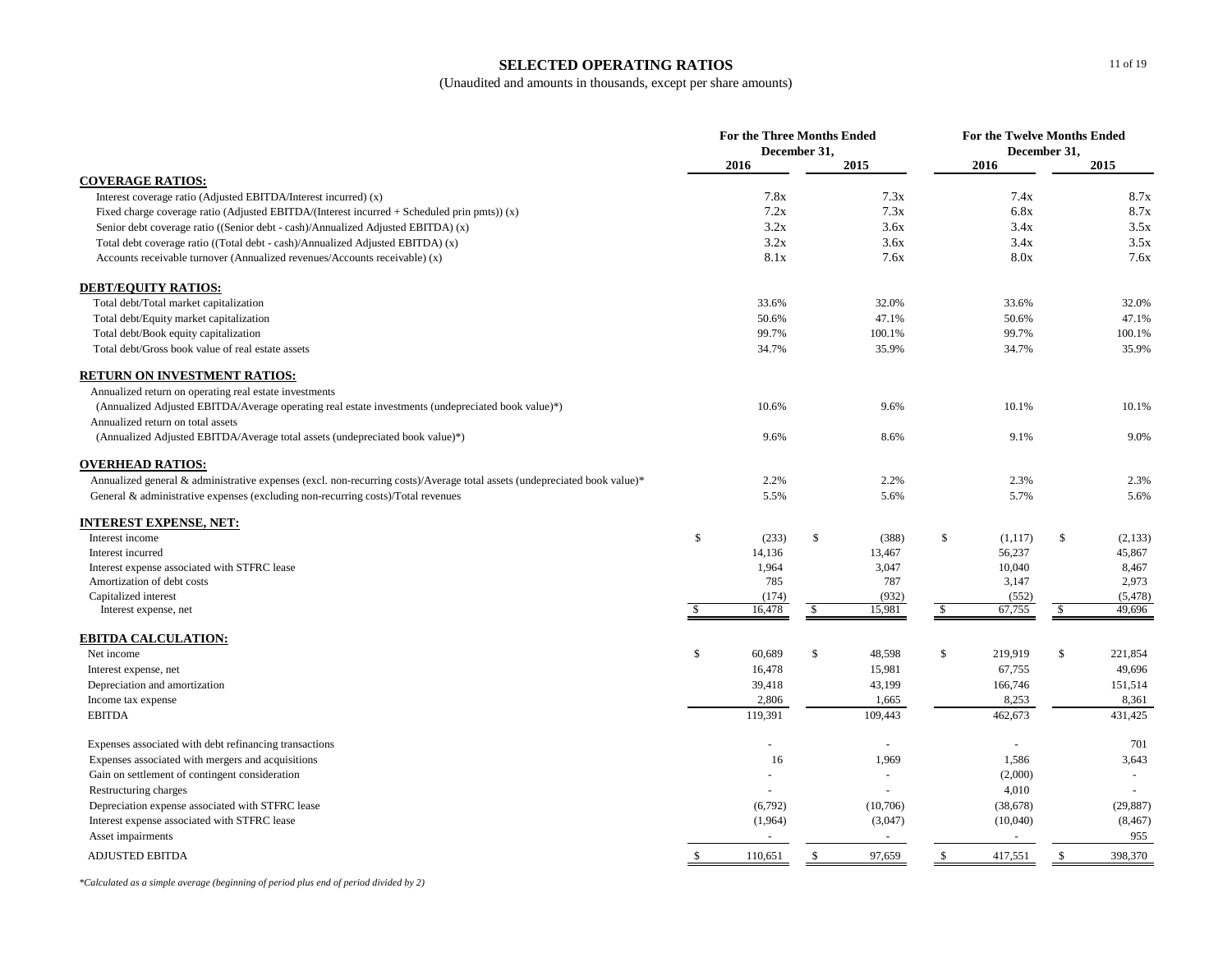| <b>CONTRACT RETENTION</b>     |        |              |       |        |        |        |              |  |
|-------------------------------|--------|--------------|-------|--------|--------|--------|--------------|--|
|                               | 2011   | 2012         | 2013  | 2014   | 2015   | 2016   | <b>TOTAL</b> |  |
| <b>OWNED AND CONTROLLED:</b>  |        |              |       |        |        |        |              |  |
| # of Contracts up for Renewal | 27     | 22           | 28    | 22     | 29     | 42     | 170          |  |
| # of Contracts Retained       | 27     | 21           | 25    | 22     | 26     | 39     | 160          |  |
| <b>Retention Rate</b>         | 100.0% | 95.5%        | 89.3% | 100.0% | 89.7%  | 92.9%  | 94.1%        |  |
| <b>MANAGED ONLY:</b>          |        |              |       |        |        |        |              |  |
| # of Contracts up for Renewal | 10     | $\mathbf{r}$ | 13    |        | 10     | 4      | 51           |  |
| # of Contracts Retained       | 10     | 6            | 11    |        | 10     |        | 45           |  |
| <b>Retention Rate</b>         | 100.0% | 85.7%        | 84.6% | 57.1%  | 100.0% | 100.0% | 88.2%        |  |
| <b>TOTAL RETENTION RATE</b>   | 100.0% | 93.1%        | 87.8% | 89.7%  | 92.3%  | 93.5%  | 92.8%        |  |

# **TOP TEN PARTNERS Percentage of Revenue for the Twelve Months Ended December 31, 2016**

(Revenue Percentages and Amounts are Inclusive of all Contracts with Respective Partners)



(1) Revenues of \$113.4 million, or 6% of total revenue, were earned under a contract in facilities housing out-of-state inmates.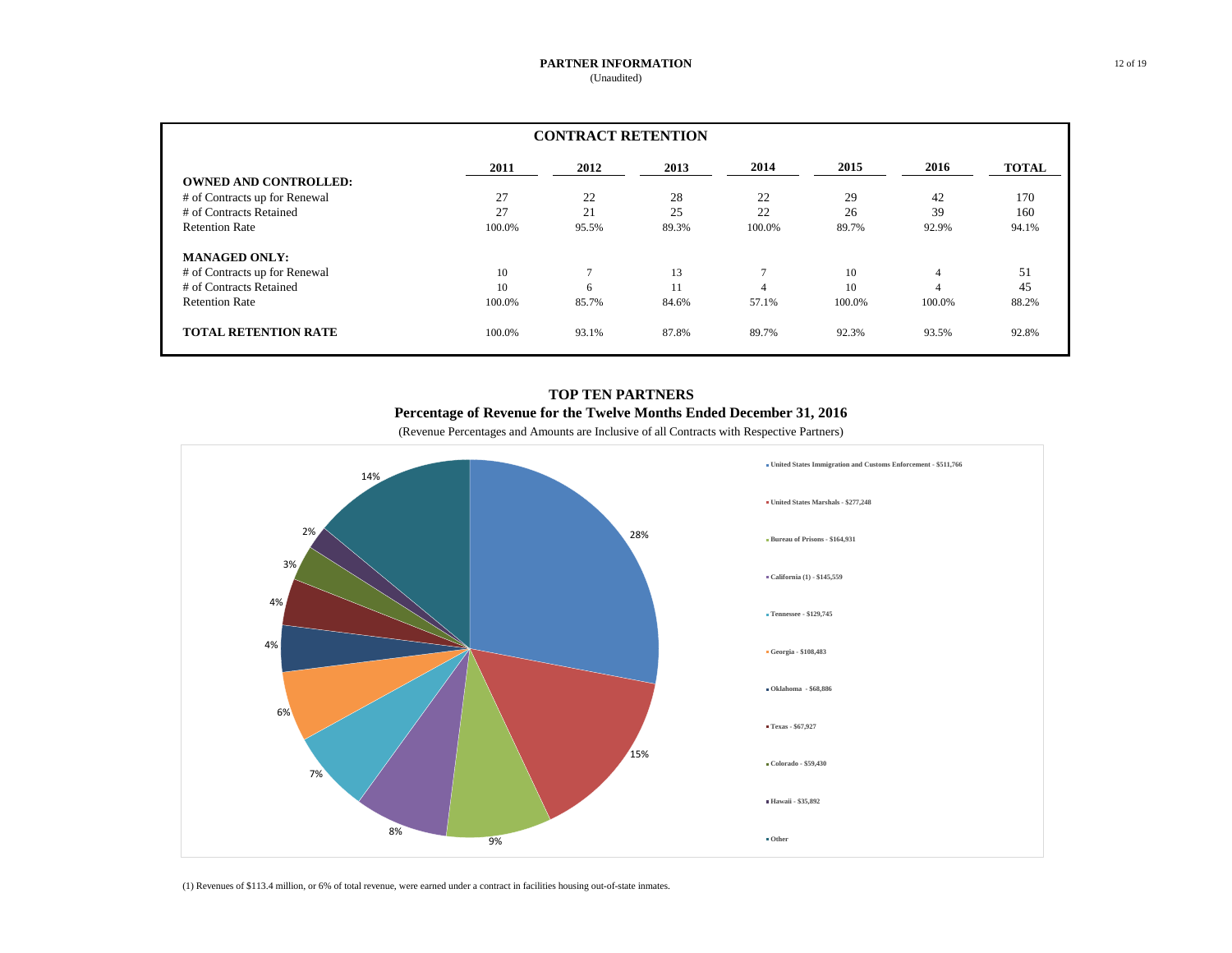### **FACILITY PORTFOLIO** 13 of 19

| <b>Facility Name</b>                                                 | Year<br><b>Constructed/Acquired</b><br>(A) | <b>Primary Customer</b>   | Design<br>Capacity (B) | <b>Security Level</b>    | <b>Facility Type</b><br>(C) | Term       | Remaining<br><b>Renewal Options</b><br>(D) | Compensated<br>Occupancy % for<br>the Quarter ended<br>12/31/16 |
|----------------------------------------------------------------------|--------------------------------------------|---------------------------|------------------------|--------------------------|-----------------------------|------------|--------------------------------------------|-----------------------------------------------------------------|
| <b>Owned and Managed Facilities:</b>                                 |                                            |                           |                        |                          |                             |            |                                            |                                                                 |
| Central Arizona Detention Center<br>Florence, Arizona                | 1994, 1998                                 | <b>USMS</b>               | 2,304                  | Multi                    | Detention                   | $Sep-18$   | $(2)$ 5 year                               | 115.85%                                                         |
| Eloy Detention Center<br>Eloy, Arizona                               | 1995, 1996                                 | $\ensuremath{\text{ICE}}$ | 1,500                  | Medium                   | Detention                   | Indefinite |                                            | 96.31%                                                          |
| Florence Correctional Center<br>Florence, Arizona                    | 1999, 2004                                 | <b>USMS</b>               | 1,824                  | Multi                    | Detention                   | $Sep-18$   | $(2)$ 5 year                               | 104.19%                                                         |
| La Palma Correctional Center<br>Eloy, Arizona                        | 2008                                       | State of California       | 3,060                  | Medium                   | Correctional                | Jun-19     | Indefinite                                 | 86.27%                                                          |
| Red Rock Correctional Center (E)<br>Eloy, Arizona                    | 2006, 2016                                 | State of Arizona          | 2,024                  | Medium                   | Correctional                | $Jan-24$   | $(2)$ 5 year                               | 88.18%                                                          |
| Saguaro Correctional Facility<br>Eloy, Arizona                       | 2007                                       | State of Hawaii           | 1,896                  | Medium                   | Correctional                | Jun-19     | $(2)$ 1 year                               | 85.08%                                                          |
| <b>CAI Boston Avenue</b><br>San Diego, California                    | 2013                                       | State of California       | 120                    | ÷,                       | Community<br>Corrections    | $Jun-18$   | $(3)$ 1 year                               | 62.44%                                                          |
| CAI Ocean View<br>San Diego, California                              | 2013                                       | <b>BOP</b>                | 483                    | ÷,                       | Community<br>Corrections    | May-17     | $(4)$ 1 year                               | 99.62%                                                          |
| Leo Chesney Correctional Center<br>Live Oak, California              | 1989                                       |                           | 240                    | $\overline{\phantom{a}}$ |                             |            |                                            | 0.00%                                                           |
| Otay Mesa Detention Center<br>San Diego, California                  | 2015                                       | ICE                       | 1,482                  | Minimum/<br>Medium       | Detention                   | $Jun-17$   | $(2)$ 3 year                               | 87.20%                                                          |
| <b>Bent County Correctional Facility</b><br>Las Animas, Colorado     | 1992, 1997, 2008                           | State of Colorado         | 1,420                  | Medium                   | Correctional                | $Jun-17$   |                                            | 96.47%                                                          |
| <b>Boulder Community Treatment Center</b><br>Boulder, Colorado       | 2016                                       | <b>Boulder County</b>     | 69                     |                          | Community<br>Corrections    | $Jan-17$   | $(2)$ 1 year                               | 93.37%                                                          |
| <b>Centennial Community Transition Center</b><br>Englewood, Colorado | 2016                                       | Arapahoe County           | 107                    |                          | Community<br>Corrections    | $Jun-17$   |                                            | 92.19%                                                          |
| <b>Columbine Facility</b><br>Denver, Colorado                        | 2016                                       | Denver County             | 60                     |                          | Community<br>Corrections    | $Jun-17$   |                                            | 93.86%                                                          |
| Crowley County Correctional Facility<br>Olney Springs, Colorado      | 2003, 2004                                 | State of Colorado         | 1,794                  | Medium                   | Correctional                | $Jun-17$   |                                            | 83.56%                                                          |
| Dahlia Facility<br>Denver, Colorado                                  | 2016                                       | Denver County             | 120                    | ÷.                       | Community<br>Corrections    | $Jun-17$   |                                            | 93.32%                                                          |
| Fox Facility and Training Center<br>Denver, Colorado                 | 2016                                       | Denver County             | 90                     | ÷.                       | Community<br>Corrections    | $Jun-17$   |                                            | 76.88%                                                          |
| Huerfano County Correctional Center<br>Walsenburg, Colorado          | 1997                                       |                           | 752                    | Medium                   | Correctional                |            |                                            | 0.00%                                                           |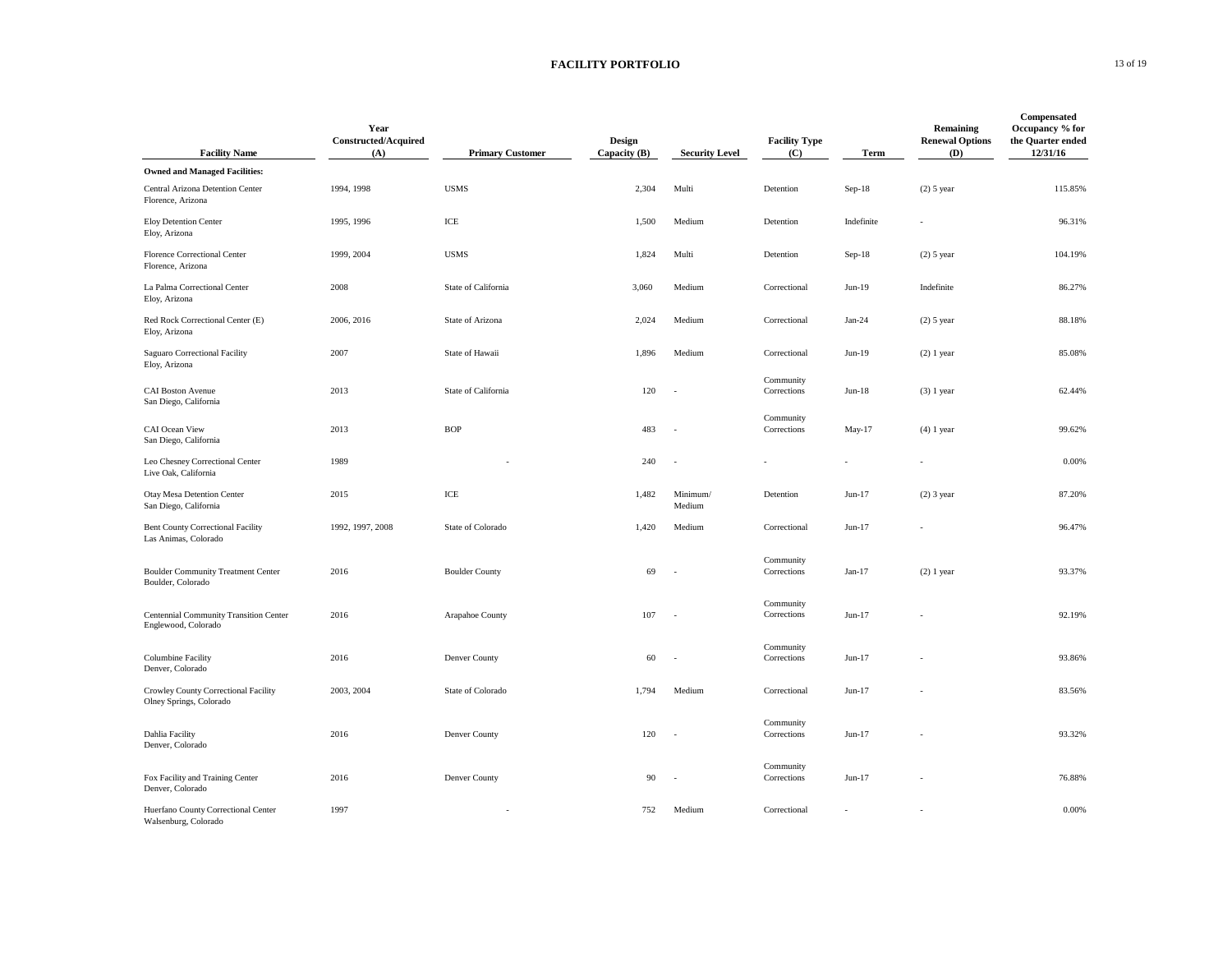### **FACILITY PORTFOLIO** 14 of 19

| <b>Facility Name</b>                                                   | Year<br>Constructed/Acquired<br>(A) | <b>Primary Customer</b>                 | Design<br>Capacity (B) | <b>Security Level</b> | <b>Facility Type</b><br>(C) | Term       | Remaining<br><b>Renewal Options</b><br>(D) | Compensated<br>Occupancy % for<br>the Quarter ended<br>12/31/16 |
|------------------------------------------------------------------------|-------------------------------------|-----------------------------------------|------------------------|-----------------------|-----------------------------|------------|--------------------------------------------|-----------------------------------------------------------------|
| Kit Carson Correctional Center<br>Burlington, Colorado                 | 1998, 2008                          |                                         | 1,488                  | Medium                | Correctional                |            |                                            | 0.00%                                                           |
| <b>Longmont Community Treatment Center</b><br>Longmont, Colorado       | 2016                                | <b>Boulder County</b>                   | 69                     | ÷.                    | Community<br>Corrections    | Jan-17     | $(2)$ 1 year                               | 91.90%                                                          |
| <b>Ulster Facility</b><br>Denver, Colorado                             | 2016                                | Denver County                           | 90                     | ÷.                    | Community<br>Corrections    | Jun-17     |                                            | 85.46%                                                          |
| Coffee Correctional Facility (F)<br>Nicholls, Georgia                  | 1998, 1999, 2010                    | State of Georgia                        | 2,312                  | Medium                | Correctional                | Jun-17     | $(17)$ 1 year                              | 113.29%                                                         |
| Jenkins Correctional Center (F)<br>Millen, Georgia                     | 2012                                | State of Georgia                        | 1,124                  | Medium                | Correctional                | Jun-17     | $(18)$ 1 year                              | 101.64%                                                         |
| McRae Correctional Facility<br>McRae, Georgia                          | 2000, 2002, 2012                    | <b>BOP</b>                              | 1,978                  | Medium                | Correctional                | $Nov-18$   | $(2)$ 2 year                               | 87.49%                                                          |
| <b>Stewart Detention Center</b><br>Lumpkin, Georgia                    | 2004                                | ICE                                     | 1,752                  | Medium                | Detention                   | Indefinite |                                            | 107.07%                                                         |
| Wheeler Correctional Facility (F)<br>Alamo, Georgia                    | 1998, 1999, 2010                    | State of Georgia                        | 2,312                  | Medium                | Correctional                | Jun-17     | $(17)$ 1 year                              | 115.22%                                                         |
| Leavenworth Detention Center<br>Leavenworth, Kansas                    | 1992, 2000, 2004.<br>2008           | <b>USMS</b>                             | 1,033                  | Maximum               | Detention                   | Dec-21     | $(1)$ 5 year                               | 71.28%                                                          |
| Lee Adjustment Center<br>Beattyville, Kentucky                         | 1998                                |                                         | 816                    | Minimum/<br>Medium    | Correctional                |            |                                            | 0.00%                                                           |
| Marion Adjustment Center<br>St. Mary, Kentucky                         | 1998                                |                                         | 826                    | Minimum/<br>Medium    | Correctional                |            |                                            | 0.00%                                                           |
| Southeast Kentucky Correctional Facility (G)<br>Wheelwright, Kentucky  | 1998                                |                                         | 656                    | Minimum/<br>Medium    | Correctional                |            |                                            | 0.00%                                                           |
| Prairie Correctional Facility<br>Appleton, Minnesota                   | 1991                                |                                         | 1,600                  | Medium                | Correctional                |            |                                            | 0.00%                                                           |
| Adams County Correctional Center<br>Adams County, Mississippi          | 2008                                | <b>BOP</b>                              | 2,232                  | Medium                | Correctional                | Jul-17     | $(1)$ 2 year                               | 90.86%                                                          |
| Tallahatchie County Correctional Facility (H)<br>Tutwiler, Mississippi | 2000, 2007, 2008                    | State of California                     | 2,672                  | Medium                | Correctional                | $Jun-19$   | Indefinite                                 | 79.59%                                                          |
| Crossroads Correctional Center (I)<br>Shelby, Montana                  | 1999                                | State of Montana                        | 664                    | Multi                 | Correctional                | Jun-17     | $(1)$ 2 year                               | 104.70%                                                         |
| Nevada Southern Detention Center<br>Pahrump, Nevada                    | 2010                                | Office of the Federal Detention Trustee | 1,072                  | Medium                | Detention                   | $Sep-20$   | $(2)$ 5 year                               | 77.42%                                                          |
| Elizabeth Detention Center<br>Elizabeth, New Jersey                    | 1963                                | ICE                                     | 300                    | Minimum               | Detention                   | Aug-17     | $(4)$ 1 year                               | 97.03%                                                          |
| Cibola County Corrections Center<br>Milan, New Mexico                  | 1994, 1999                          | ICE                                     | 1,129                  | Medium                | Detention                   | $Oct-21$   | Indefinite                                 | 29.32%                                                          |
| Northwest New Mexico Correctional Center<br>Grants, New Mexico         | 1989, 2000                          | State of New Mexico                     | 596                    | Multi                 | Correctional                | $Jun-20$   |                                            | 102.74%                                                         |
| Torrance County Detention Facility<br>Estancia, New Mexico             | 1990, 1997                          | <b>USMS</b>                             | 910                    | Multi                 | Detention                   | Indefinite |                                            | 91.38%                                                          |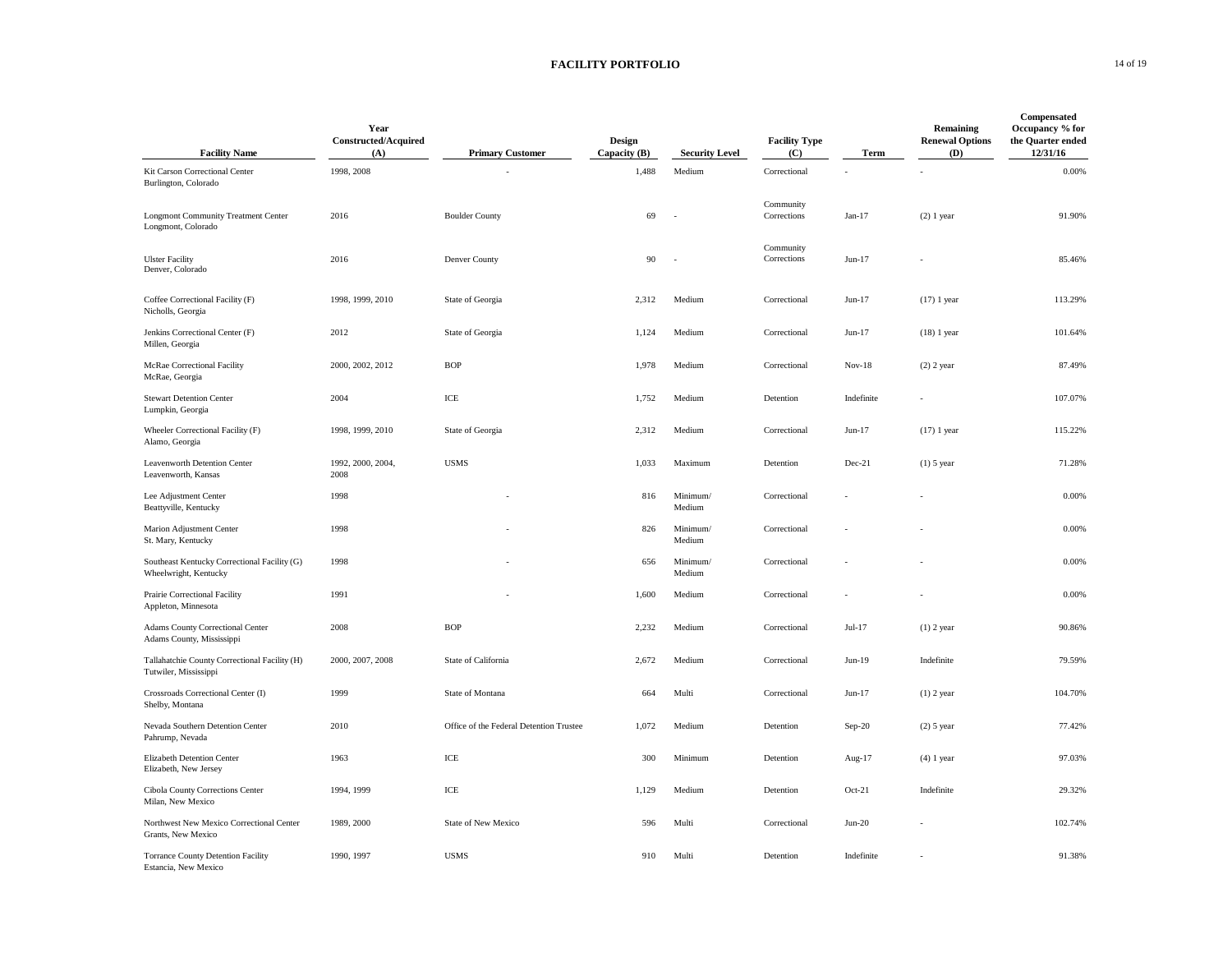### **FACILITY PORTFOLIO** 15 of 19

| <b>Facility Name</b>                                          | Year<br>Constructed/Acquired<br>(A) | <b>Primary Customer</b> | Design<br>Capacity (B) | <b>Security Level</b> | <b>Facility Type</b><br>(C) | Term      | Remaining<br><b>Renewal Options</b><br>(D) | Compensated<br>Occupancy % for<br>the Quarter ended<br>12/31/16 |
|---------------------------------------------------------------|-------------------------------------|-------------------------|------------------------|-----------------------|-----------------------------|-----------|--------------------------------------------|-----------------------------------------------------------------|
| Lake Erie Correctional Institution (J)<br>Conneaut, Ohio      | 2011                                | State of Ohio           | 1,798                  | Medium                | Correctional                | $Jun-32$  | Indefinite                                 | 98.70%                                                          |
| Northeast Ohio Correctional Center<br>Youngstown, Ohio        | 1997                                | <b>USMS</b>             | 2,016                  | Medium                | Correctional                | $Dec-18$  |                                            | 31.63%                                                          |
| <b>Carver Transitional Center</b><br>Oklahoma City, Oklahoma  | 2015                                | State of Oklahoma       | 494                    |                       | Community<br>Corrections    | Jun-17    | $(1)$ 1 year                               | 58.87%                                                          |
| Cimarron Correctional Facility (K)<br>Cushing, Oklahoma       | 1997, 2008                          | State of Oklahoma       | 1,692                  | Medium                | Correctional                | Jun-17    | $(2)$ 1 year                               | 92.54%                                                          |
| Davis Correctional Facility (K)<br>Holdenville, Oklahoma      | 1996, 2008                          | State of Oklahoma       | 1,670                  | Medium                | Correctional                | $Jun-17$  | $(2)$ 1 year                               | 93.82%                                                          |
| Diamondback Correctional Facility<br>Watonga, Oklahoma        | 1998, 2000                          |                         | 2,160                  | Medium                | Correctional                |           |                                            | 0.00%                                                           |
| <b>Tulsa Transitional Center</b><br>Tulsa, Oklahoma           | 2015                                | State of Oklahoma       | 390                    | ÷.                    | Community<br>Corrections    | Jun-17    | $(1)$ 1 year                               | 67.29%                                                          |
| <b>Turley Residential Center</b><br>Tulsa, Oklahoma           | 2015                                | State of Oklahoma       | 289                    | ÷.                    | Community<br>Corrections    | $Jun-17$  | $(2)$ 1 year                               | 54.40%                                                          |
| <b>Shelby Training Center</b><br>Memphis, Tennessee           | 1986, 1995                          |                         | 200                    |                       |                             |           |                                            | $0.00\%$                                                        |
| Trousdale Turner Correctional Center<br>Hartsville, Tennessee | 2015                                | State of Tennessee      | 2,552                  | Multi                 | Correctional                | Dec-20    |                                            | 93.28%                                                          |
| West Tennessee Detention Facility<br>Mason, Tennessee         | 1990, 1996                          | <b>USMS</b>             | 600                    | Multi                 | Detention                   | $Sep-17$  | $(6)$ 2 year                               | 71.33%                                                          |
| Whiteville Correctional Facility (L)<br>Whiteville, Tennessee | 1998                                | State of Tennessee      | 1,536                  | Medium                | Correctional                | $Jun-16$  |                                            | 97.86%                                                          |
| <b>Austin Residential Reentry Center</b><br>Del Valle, Texas  | 2015                                | <b>BOP</b>              | 116                    | J.                    | Community<br>Corrections    | Aug-17    |                                            | 66.35%                                                          |
| <b>Austin Transitional Center</b><br>Del Valle, Texas         | 2015                                | <b>State of Texas</b>   | 460                    |                       | Community<br>Corrections    | Aug-17    | $(3)$ 1 year                               | 81.25%                                                          |
| Corpus Christi Transitional Center<br>Corpus Christi, Texas   | 2015                                | <b>State of Texas</b>   | 160                    | . —                   | Community<br>Corrections    | Aug-17    | $(1)$ 2 year                               | 77.21%                                                          |
| <b>Dallas Transitional Center</b><br>Hutchins, Texas          | 2015                                | <b>State of Texas</b>   | 300                    |                       | Community<br>Corrections    | Aug-17    | $(3)$ 1 year                               | 95.56%                                                          |
| <b>Eden Detention Center</b><br>Eden, Texas                   | 1995                                | <b>BOP</b>              | 1,422                  | Medium                | Correctional                | Apr- $17$ |                                            | 92.85%                                                          |
| El Paso Multi-Use Facility<br>El Paso, Texas                  | 2015                                | State of Texas          | 360                    | ÷.                    | Community<br>Corrections    | Aug-17    | $(3)$ 1 year                               | 76.29%                                                          |
| El Paso Transitional Center<br>El Paso, Texas                 | 2015                                | <b>State of Texas</b>   | 224                    |                       | Community<br>Corrections    | Aug-17    | $(3)$ 1 year                               | 80.90%                                                          |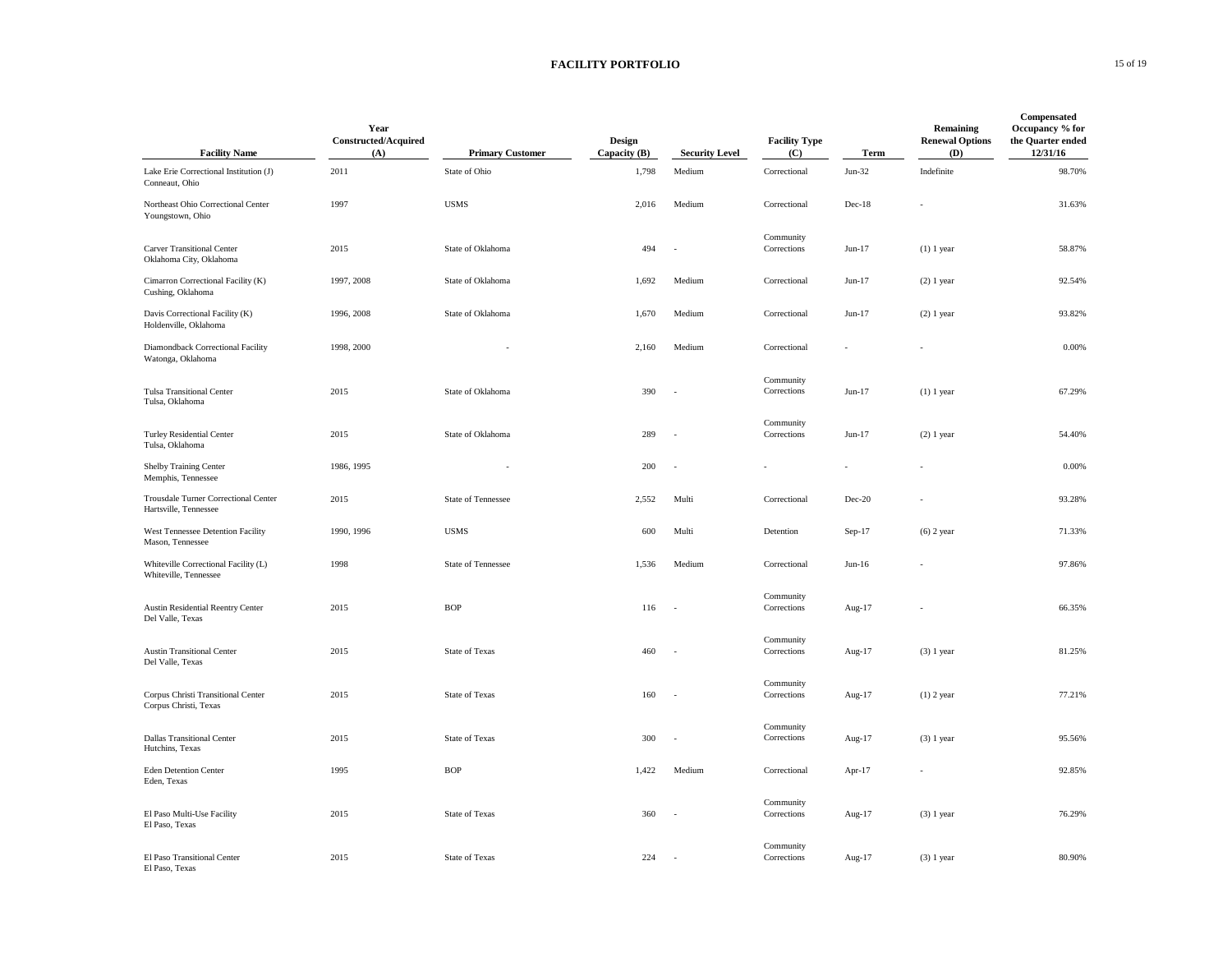### **FACILITY PORTFOLIO** 16 of 19

| <b>Facility Name</b>                                                                                | Year<br>Constructed/Acquired<br>(A) | <b>Primary Customer</b> | Design<br>Capacity (B) | <b>Security Level</b> | <b>Facility Type</b><br>(C) | Term     | Remaining<br><b>Renewal Options</b><br>(D) | Compensated<br>Occupancy % for<br>the Quarter ended<br>12/31/16 |
|-----------------------------------------------------------------------------------------------------|-------------------------------------|-------------------------|------------------------|-----------------------|-----------------------------|----------|--------------------------------------------|-----------------------------------------------------------------|
| Fort Worth Transitional Center<br>Fort Worth, Texas                                                 | 2015                                | <b>State of Texas</b>   | 248                    |                       | Community<br>Corrections    | Aug-17   | $(3)$ 1 year                               | 75.07%                                                          |
| <b>Houston Processing Center</b><br>Houston, Texas                                                  | 1984, 2005                          | ICE                     | 1,000                  | Medium                | Detention                   | Apr-17   |                                            | 99.04%                                                          |
| Laredo Processing Center<br>Laredo, Texas                                                           | 1985, 1990                          | ICE                     | 258                    | Minimum/<br>Medium    | Detention                   | $Jun-18$ |                                            | 137.13%                                                         |
| South Texas Family Residential Center<br>Dilley, Texas                                              | 2014                                | ICE                     | 2,400                  |                       | Residential                 | $Sep-21$ |                                            | 100.00%                                                         |
| T. Don Hutto Residential Center<br>Taylor, Texas                                                    | 1997                                | $\rm ICE$               | 512                    | Medium                | Detention                   | $Jan-20$ | Indefinite                                 | 99.25%                                                          |
| Webb County Detention Center<br>Laredo, Texas                                                       | 1998                                | <b>USMS</b>             | 480                    | Medium                | Detention                   | $Nov-17$ |                                            | 72.36%                                                          |
| Cheyenne Transitional Center<br>Cheyenne, Wyoming                                                   | 2015                                | State of Wyoming        | 116                    |                       | Community<br>Corrections    | $Jun-17$ | Indefinite                                 | 89.49%                                                          |
| D.C. Correctional Treatment Facility (M)<br>Washington D.C.                                         | 1997                                | District of Columbia    | 1,500                  | Medium                | Detention                   | $Mar-17$ |                                            | 40.09%                                                          |
| Total design capacity for Owned and Managed Facilities (66 Owned and Managed Facilities)            |                                     |                         | 69,929                 |                       |                             |          |                                            | 77.9%                                                           |
| <b>Managed Only Facilities:</b>                                                                     |                                     |                         |                        |                       |                             |          |                                            |                                                                 |
| Citrus County Detention Facility<br>Lecanto, Florida                                                | 1992, 2007                          | Citrus County, FL       | 760                    | Multi                 | Detention                   | $Sep-20$ | Indefinite                                 | 70.48%                                                          |
| Lake City Correctional Facility<br>Lake City, Florida                                               | 1997, 2005                          | State of Florida        | 893                    | Medium                | Correctional                | $Jun-18$ | Indefinite                                 | 98.51%                                                          |
| Marion County Jail<br>Indianapolis, Indiana                                                         | 1997, 2005                          | Marion County, IN       | 1,030                  | Multi                 | Detention                   | Dec-17   | $(1)$ 10 year                              | 119.06%                                                         |
| Hardeman County Correctional Facility<br>Whiteville, Tennessee                                      | 1997                                | State of Tennessee      | 2,016                  | Medium                | Correctional                | May-17   |                                            | 97.68%                                                          |
| Metro-Davidson County Detention Facility<br>Nashville, Tennessee                                    | 1992, 1995, 2011                    | Davidson County, TN     | 1,348                  | Multi                 | Detention                   | $Jan-20$ |                                            | 76.50%                                                          |
| Silverdale Facilities<br>Chattanooga, Tennessee                                                     | 1985, 1997, 1998,<br>2005, 2008     | Hamilton County, TN     | 1,046                  | Multi                 | Detention                   | Apr-17   |                                            | 91.75%                                                          |
| South Central Correctional Center<br>Clifton, Tennessee                                             | 1992, 1994, 1995,<br>2005           | State of Tennessee      | 1,676                  | Medium                | Correctional                | $Jun-18$ |                                            | 97.81%                                                          |
| Bartlett State Jail<br>Bartlett, Texas                                                              | 1995                                | State of Texas          | 1,049                  | Minimum/<br>Medium    | Correctional                | Aug-17   |                                            | 83.75%                                                          |
| Bradshaw State Jail<br>Henderson, Texas                                                             | 1995                                | <b>State of Texas</b>   | 1,980                  | Minimum/<br>Medium    | Correctional                | Aug-17   |                                            | 99.08%                                                          |
| Lindsey State Jail<br>Jacksboro, Texas                                                              | 1995                                | <b>State of Texas</b>   | 1,031                  | Minimum/<br>Medium    | Correctional                | Aug-17   |                                            | 94.40%                                                          |
| Willacy State Jail<br>Raymondville, Texas                                                           | 1995                                | <b>State of Texas</b>   | 1,069                  | Minimum/<br>Medium    | Correctional                | Aug-17   |                                            | 99.77%                                                          |
| Total design capacity for Managed Only Facilities (11 Managed Only Facilities)                      |                                     |                         | 13,898                 |                       |                             |          |                                            | 94.4%                                                           |
| Total design capacity for All Owned and Managed and Managed Only Facilities as of December 31, 2016 |                                     |                         | 83,827                 |                       |                             |          |                                            | 80.7%                                                           |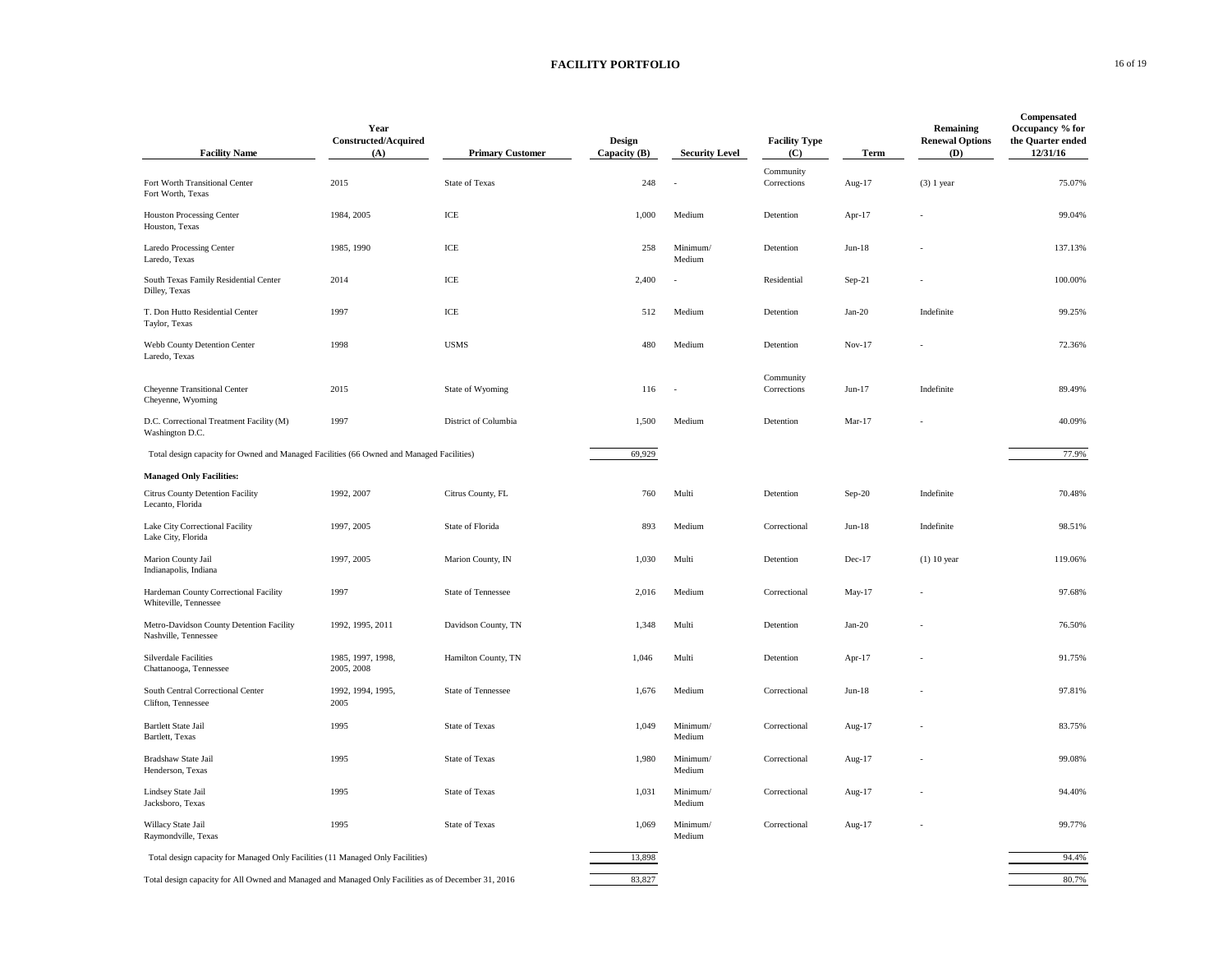### **FACILITY PORTFOLIO** 17 of 19

| <b>Facility Name</b>                                                  | Year<br><b>Constructed/Acquired</b><br>(A) | <b>Primary Customer</b>            | Design<br>Capacity (B) | <b>Security Level</b>    | <b>Facility Type</b><br>(C) | Term     | Remaining<br><b>Renewal Options</b><br>(D) | Compensated<br>Occupancy % for<br>the Quarter ended<br>12/31/16 |
|-----------------------------------------------------------------------|--------------------------------------------|------------------------------------|------------------------|--------------------------|-----------------------------|----------|--------------------------------------------|-----------------------------------------------------------------|
| <b>Leased Facilities:</b>                                             |                                            |                                    |                        |                          |                             |          |                                            |                                                                 |
| California City Correctional Center<br>California City, California    | 1999                                       | <b>CDCR</b>                        | 2,560                  | Medium                   | Correctional                | $Nov-20$ | Indefinite                                 | 100.00%                                                         |
| Long Beach Community Corrections Center<br>Long Beach, California     | 2016                                       | <b>Community Education Centers</b> | 112                    | $\overline{\phantom{a}}$ | Community<br>Corrections    | $Jun-20$ | $(1)$ 5 year                               | 100.00%                                                         |
| North Fork Correctional Facility<br>Sayre, Oklahoma                   | 1998, 2007                                 | State of Oklahoma                  | 2,400                  | Medium                   | Correctional                | $Jul-21$ | Indefinite                                 | 100.00%                                                         |
| Broad Street Residential Reentry Center<br>Philadelphia, Pennsylvania | 2015                                       | <b>Community Education Centers</b> | 150                    | $\overline{\phantom{a}}$ | Community<br>Corrections    | Jul-19   | $(4)$ 5 year                               | 100.00%                                                         |
| <b>Chester Residential Reentry Center</b><br>Chester, Pennsylvania    | 2015                                       | <b>Community Education Centers</b> | 135                    | $\sim$                   | Community<br>Corrections    | Jul-19   | $(4)$ 5 year                               | 100,00%                                                         |
| Roth Hall Residential Reentry Center<br>Philadelphia, Pennsylvania    | 2015                                       | <b>Community Education Centers</b> | 160                    |                          | Community<br>Corrections    | Jul-19   | $(4)$ 5 year                               | 100.00%                                                         |
| Walker Hall Residential Reentry Center<br>Philadelphia, Pennsylvania  | 2015                                       | <b>Community Education Centers</b> | 160                    | $\sim$                   | Community<br>Corrections    | $Jul-19$ | $(4)$ 5 year                               | 100.00%                                                         |
| Bridgeport Pre-Parole Transfer Facility<br>Bridgeport, Texas          | 1995                                       | <b>MTC</b>                         | 200                    | Medium                   | Correctional                | $Sep-17$ |                                            | 100.00%                                                         |
| Total design capacity for Leased Facilities (8 Facilities)            |                                            |                                    | 5,877                  |                          |                             |          |                                            | 100.0%                                                          |
| <b>Total Portfolio (85 Facilities)</b>                                |                                            |                                    | 89,704                 |                          |                             |          |                                            | 81.9%                                                           |
| <b>Less Idle Facilities: (9 Facilities)</b>                           |                                            |                                    | (8,738)                |                          |                             |          |                                            | 0.0%                                                            |
| <b>Total Portfolio, Excluding Idle Facilities</b>                     |                                            |                                    | 80,966                 |                          |                             |          |                                            | 90.8%                                                           |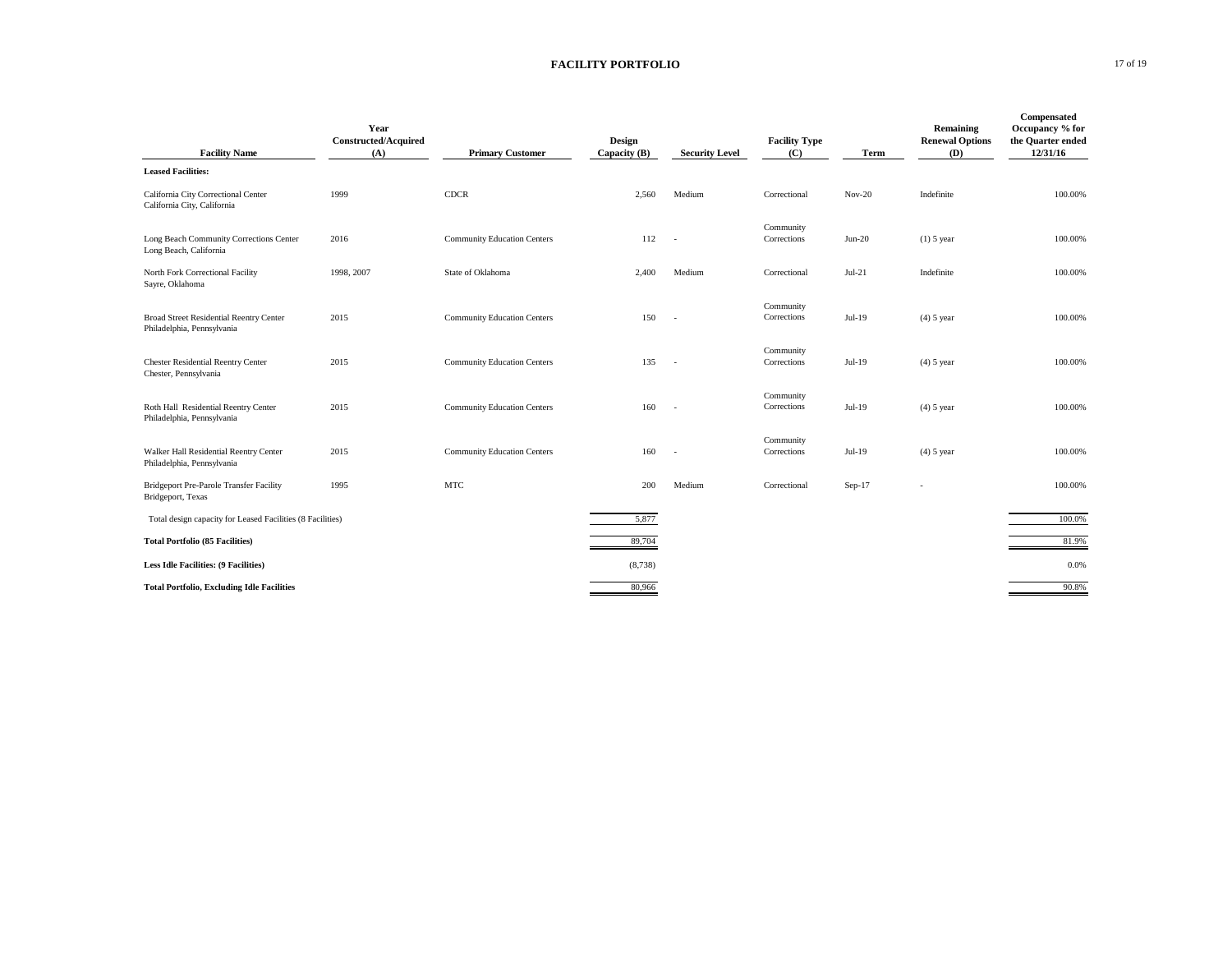#### **FACILITY PORTFOLIO** 18 of 19

|                      |                             |                         |              |                       |                      |              |                        | Compensated       |
|----------------------|-----------------------------|-------------------------|--------------|-----------------------|----------------------|--------------|------------------------|-------------------|
|                      | Year                        |                         |              |                       |                      |              | Remaining              | Occupancy % for   |
|                      | <b>Constructed/Acquired</b> |                         | Design       |                       | <b>Facility Type</b> |              | <b>Renewal Options</b> | the Quarter ended |
| <b>Facility Name</b> |                             | <b>Primary Customer</b> | Capacity (B) | <b>Security Level</b> | (C)                  | nes.<br>Ferm | (D)                    | 12/31/16          |

(A) The year constructed/acquired represents the initial date of acquisition or completion of construction of the facility, as well as significant additions to the facility that occurred at a later date.

offender housed at the facility paid by the corresponding contracting governmental entity. (B) Design capacity measures the number of beds, and accordingly, the number of offenders each facility is designed to accommodate. Facilities housing detainees on a short-term basis may exceed the original intended design capacity due to the lower level of services required by detainees in custody for a brief period. From time to time, we may evaluate the design capacity of our facilities based on the customers using the facilities, and the reconfigure space with minimal capital outlays. We believe design capacity is an appropriate measure for evaluating our operations, because the revenue generated by each facility is based on a per diem or monthly rate per

(C) We manage numerous facilities that have more than a single function (i.e., housing both long-term sentenced adult prisoners and pre-trial detainees). The primary functional categories into which facility types are iden are assigned may change from time to time. was determined by the relative size of offender populations in a particular facility on December 31, 2016. If, for example, a 1,000-bed facility boused 900 adult offenders with sentences in excess of one year and 100 pre-t detainees, the primary functional category to which it would be assigned would be that of correction facilities and not detention facilities. It should be understood that the primary functional category to which multi-user

(D) Remaining renewal options represents the number of renewal options, if applicable, and the remaining term of each option renewal.

(E) Pursuant to the terms of a contract awarded by the state of Arizona in September 2012, the state of Arizona has an option to purchase the Red Rock facility at any time during the term of the contract, including extensi an amortization schedule starting with the fair market value and decreasing evenly to zero over the twenty year term.

(F) The facility is subject to a purchase option held by the Georgia Department of Corrections, or GDOC, which grants the GDOC the right to purchase the facility for the lesser of the facility's depreciated book value, as defined, or fair market value at any time during the term of the contract between us and the GDOC.

(G) The facility, formerly known as the Otter Creek Correctional Center, is subject to a deed of convevance with the city of Wheelwright, KY which includes provisions that would allow assumption of ownership by the city of under the following occurrences: (1) we cease to operate the facility for more than two years, (2) our failure to maintain at least one employee for a period of sixty consecutive days, or (3) a conversion to a maximum secu upon classification by the Kentucky Corrections Cabinet. We have entered into an agreement with the city of Wheelwright that extends the reversion through July 31, 2018, in exchange for \$20,000 per month or until we resume defined in the agreement.

(H) The facility is subject to a purchase option held by the Tallahatchie County Correctional Authority which grants Tallahatchie County Correctional Authority the right to purchase the facility at any time during the cont at a price generally equal to the cost of the premises less an allowance for amortization originally over a 20 year period. The amortization period was extended through 2050 in connection with an expansion completed during fourth quarter of 2007.

state of Montana. (I) The State of Montana has an option to purchase the facility generally at any time during the term of the contract with us at fair market value less the sum of a pre-determined portion of per-diem payments made to us by

(J) The state of Ohio has the irrevocable right to repurchase the facility before we may resell the facility to a third party, or if we become insolvent or are unable to meet our obligations under the management contract w a price generally equal to the fair market value, as defined in the Real Estate Purchase Agreement.

(K) The facility is subject to a purchase option held by the Oklahoma Department of Corrections, or ODC, which grants the ODC the right to purchase the facility at its fair market value at any time.

(L) The state of Tennessee has the option to purchase the facility in the event of our bankruptcy, or upon an operational or financial breach, as defined, at a price equal to the book value, as defined.

(M) The District of Columbia has the right to purchase the facility at any time during the term of the contract at a price generally equal to the present value of the remaining lease payments for the premises. Upon expirat

lease in the first quarter of 2017, ownership of the facility automatically reverts to the District of Columbia. The District assumed operation of the facility in January 2017.